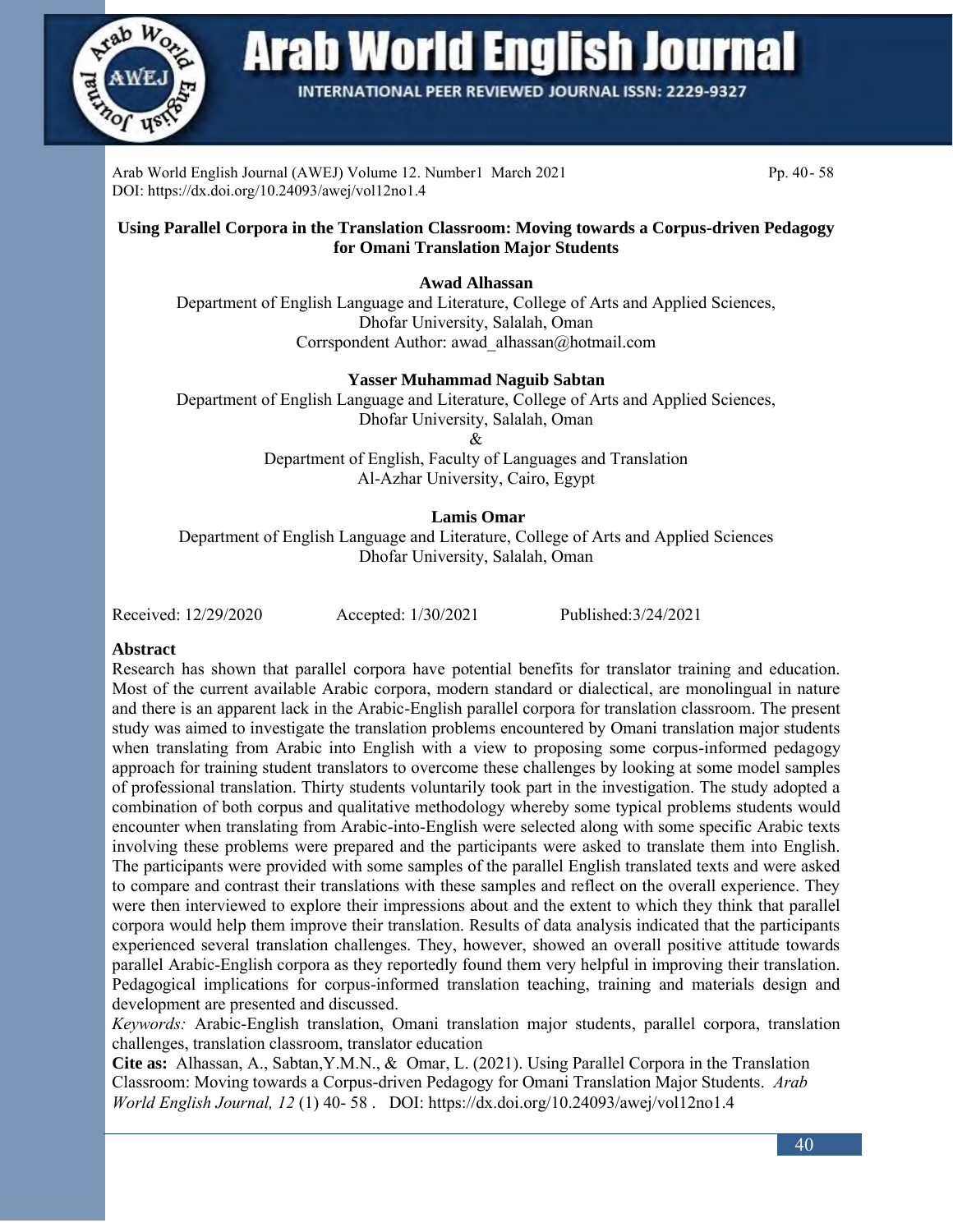## **Introduction**

Recent developments in corpus linguistics have provided a range of implications for language research and pedagogy (Kennedy, 2014). The building and designing of large computer-processed corpora have provided many pedagogical opportunities for translation teaching and the translator education and professional development. Research on corpora in translation (e.g., Alhassan, 2015; Baker, 1993; Baker, 1995; Bernardini, 2004; Bernardini, Stewart, & Zanettin, 2003; Fantinuoli & Zanettin, 2015; Frankenberg-Garcia, 2005; Olohan, 2004; Varantola, 2003) has shown potential benefits for parallel corpora bi-or multilingual in the translation classrooms. Teachers can use such corpora in the classroom to expose students to a range of parallel texts involving instances from both source and target languages. This could help students raise their awareness and enhance their translation skills by studying and reflecting on how professional translators would achieve various types of translation (Alhassan, 2015). Corpora, particularly the monolingual, such as the British National Corpus (BNC) have already been well in use in the language teaching and learning classroom (Biber, Conrad & Reppen, 1998; Gabrielatos, 2005; Sinclair, 2004). Language teachers use target language monolingual corpora to expose students to various patterns of the target language and to encourage them to explore, observe and notice how the target language is authentically used by native speakers. This would in turn help learners to strengthen their autonomy and become more explorative and independent learners. However, the use of corpora seems scarce in the translation classrooms. Put simply, we need to know the extent to which corpora can be used in the translation classroom and the benefits and challenges on the side of both translation teachers and students. We, therefore, need more empirical research to systematically explore the use of parallel corpora in the translation classroom. More specifically, we need more studies to explore the use of parallel Arabic-English-Arabic corpora in relation to student translators' education and training. While we have some scattered attempts to build Arabic monolingual corpora for Arabic language teaching and research, we do not seem to have attempts to build and systematise Arabic-English parallel corpora for translation teaching and research. We also need more research not only to introduce corpora in the translation classroom but also to explore students' attitudes, benefits, challenges and their overall experience with the use of corpora in their translation learning and training process.

The present study duly strives to contribute to the research that is intended to fill this gap. The overarching objective of the study is twofold. It tries to investigate and map out the translation students' various challenges when translating from the source (Arabic) language to the target (English) language. It also attempts to explore the potential use of parallel corpora in training students to overcome such challenges.

The study was conducted in an Omani private higher education context where a translation major is offered as stand-alone speciality. Corpora were not used in this context as part of the translation curriculum nor are they used by teachers as ad hoc supplementary materials. The significance of the present study stems from the fact that it is the first of its kind in Oman as to the best of our knowledge there has no research thus far been conducted on this topic in this particular context. The study, as mentioned earlier, will also have a significant contribution to the advancement of research in corpus linguistics and use of corpora in translation and translator education in its ecological context and beyond. Given this backdrop, the present study strives to address the following research questions: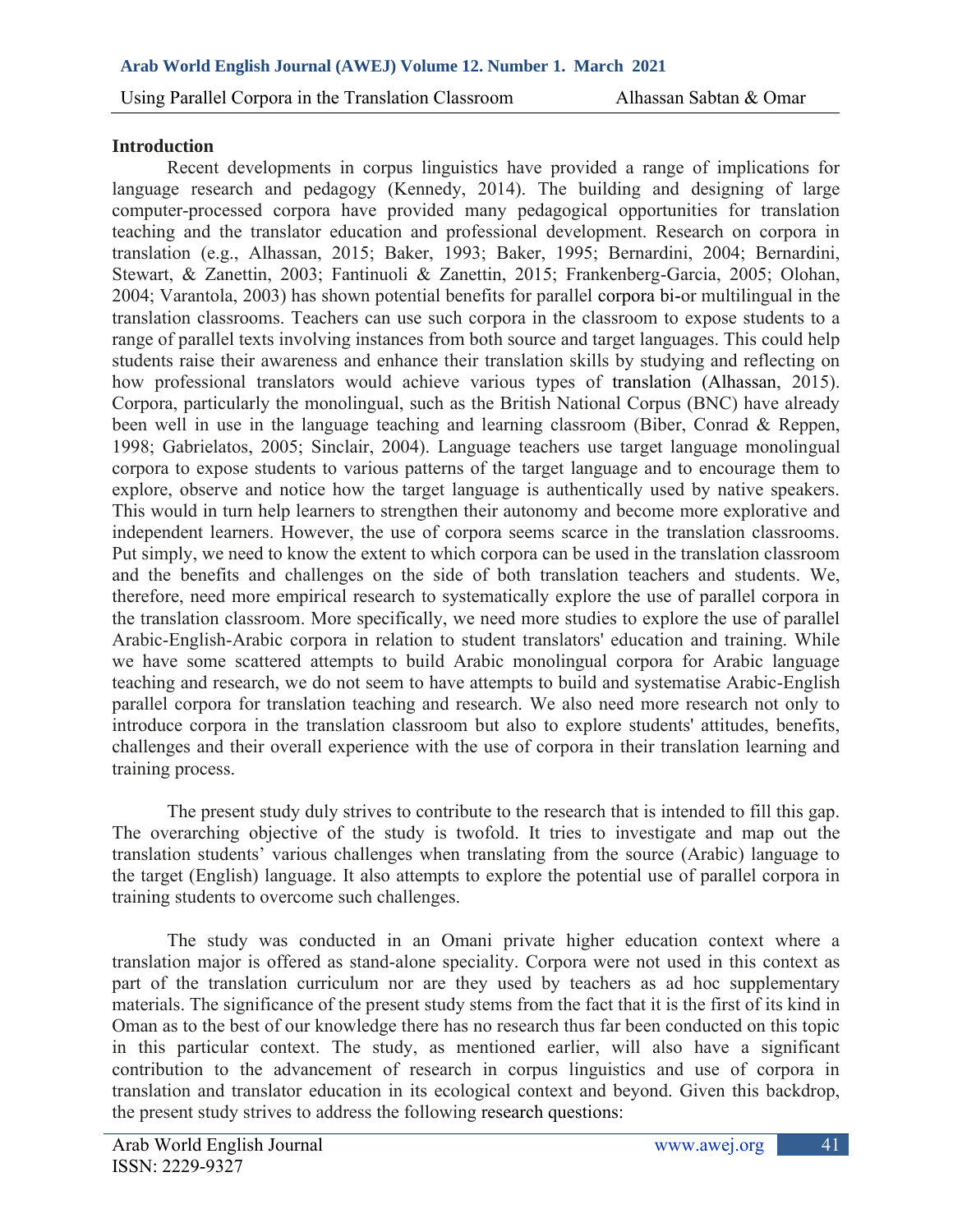1. What problems and challenges do Omani translation major students experience when translating from Arabic into English?

2. How can parallel corpora help them overcome these challenges and problems?

3. How do they view the relevance of parallel corpora to their translation training and education?

# **Literature Review**

# *Translation Challenges*

Despite the recent advancements in translation as an academic discipline and professional activity going in tandem with the continuous progress of the technological revolution, a myriad of translation issues in any language combination still pose challenges for human translators and machine translation software alike. Certainly, the technological revolution has left an everlasting positive impact on Translation Studies (O'Hagan, 2019) just like it did on any other field of knowledge, yet impediments that translators encounter, regardless of their academic and professional background and experience, continue to pose a threat to the success of translation processes. In fact, it was the need to discuss translation issues and address them that triggered the academic interest in translation as an independent discipline.

Translators spot different types of problems while looking for 'equivalences' between a Source Language (SL) and a Target Language (TL). The concept of 'equivalence' was introduced to Translation Studies (TS) by Jakobson (1959), and then it was elaborated by scholars like Nida (1964), Nida and Taber (1982), Baker (2018) and others (see Kenny, 2008). Nida (1964) and Nida and Taber (1982) elaborated on the concepts of formal equivalence and dynamic equivalence (cultural equivalence). Bell (1991) distinguished two types of equivalence: semantic equivalence and stylistic equivalence. Baker (2018) discussed "translation problems arising from the lack of equivalence at the level of the word and beyond the level of the word in relation to collocation, idioms and fixed expressions" (Baker, 1992, as cited in Lahlali & Abu Hatab, 2014, p. 109).

Apart from the unpublished MA and PhD research on translation problems, studies on the challenges of translation in Arabic-Englishlanguage pair seem to be scarce and only appear in guidebooks with some translated examples accompanied by some translation strategies (Almanna, 2016; Almanna, 2018; Dickins, Hervey & Higgins, 2017; Lahlali & Abu Hatab, 2014). For instance, Almanna (2016) provided a manual coursebook on annotating translation strategies in texts translated between English and Arabic. In the same vein, Lahlali and Abu Hatab (2014) dealt with samples translated between English and Arabic in different text types including literary texts, economic texts, scientific texts, media texts, administrative texts as well as legal texts with a limited academic discussion of the sources and natures of the problems of translation between these two languages.

Additionally, Dickins et al. (2017) explored diverse translation problems on the lexical, linguistic, stylistic, conceptual, as well as dialectical levels. The authors also tackled far-reaching problems that originate beyond the source text (ST) such as intertextual components and "genrerelated problems in translating between the two languages" (p. 187), focusing mainly on the translation of technical texts and pointing out that "lexical problems" that originate in translating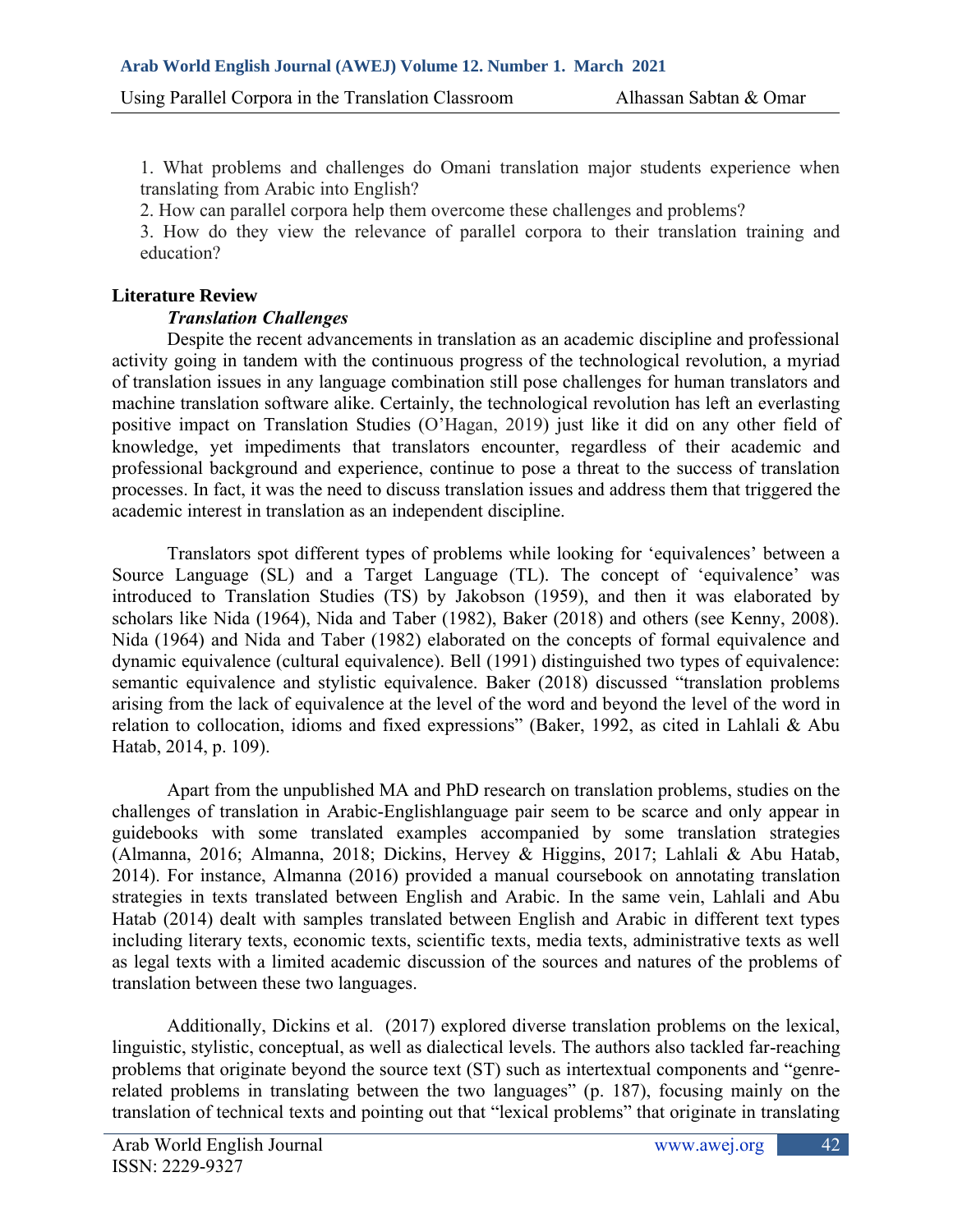technical texts as a result of a gap in the knowledge of the translator are "the most dangerous" (p. 234), as explained inthe following passage:

"conceptual problems are the most intractable of all those that face the technical translator. Non-specialists are always likely to reach a conceptual impasse from which no amount of attention to syntax or vocabulary can rescue them. In that case, they have only two options: to learn the concepts of the field in which they wish to translate or to work in close consultation with experts. In practice, trainee translators generally do both of these, quickly becoming experts themselves with the help of specialist supervisors." (p. 238)

At the heart of the concept of equivalence in TS lies the concept of meaning (Krzeszowski, 2012; Van Leuven-Zwart, 1990) as languages differ in the meanings they assign to different lexical items, hence the issue of non-equivalence. According to translation theories, the point of departure in identifying translation problems happens to be 'meaning'. The concept of meaning is wider than to be covered in a single study on meaning-related problems of translation, yet it is considered to be the benchmark against which one can measure how far the translation has succeeded in representing the original. When a translation is evaluated by a publishing house, client, reader, or instructor, it tends to be judged vis-à-vis the effectiveness of the target text (TT) in communicating the meanings of the ST. Baker (2018) reviewed scholarly research on the concept of meaning to use it as a foundation for an elaborate discussion of translation problems with a special reference to translation between English and Arabic. Baker (2018) suggested four levels of meaning that a lexical item might have: "propositional meaning, expressive meaning, presupposed meaning and evoked meaning" (p. 12).

In principle, a word has a direct meaning which is called lexical or denotative meaning (Murphy, 2010; Dickins et al., 2017) and which also corresponds to dictionary meaning. The main problem with denotative meaning is that it is polysemous (Riemer, 2005), which leads to some translation issues and accentuates the importance of exploring deeper levels of meaning when translating or examining a translation. The first level of meaning which was discussed by some linguists and translation scholars in relation to translation problems is propositional meaning. According to Baker (2018), propositional meaning embodies the relation between a lexical item and what it actually describes when used in a certain context (real or imaginary context). This level of meaning is the key to selecting one of the different senses that a word/lexical unit has in the lexicon, which is why it can be considered as the borderline between right or wrong in judging a translation work. Baker (2018) stated that "When a translation is described as 'inaccurate', it is often the propositional meaning that is being called into question" (p. 12). In other words, propositional meaning can be considered as a yardstick for judging the correctness or incorrectness of a translated item since it is the minimum level that needs to be satisfied to disambiguate the basic level of meaning. Without observing this level of meaning, a translator risks producing a meaningless or incongruous TT. Normally, translation problems related to propositional meaning are less common compared to problems encountered by translators in processing more advanced levels of meaning simply because there are always cues that disambiguate the subtle differences between the different senses/denotations of a word.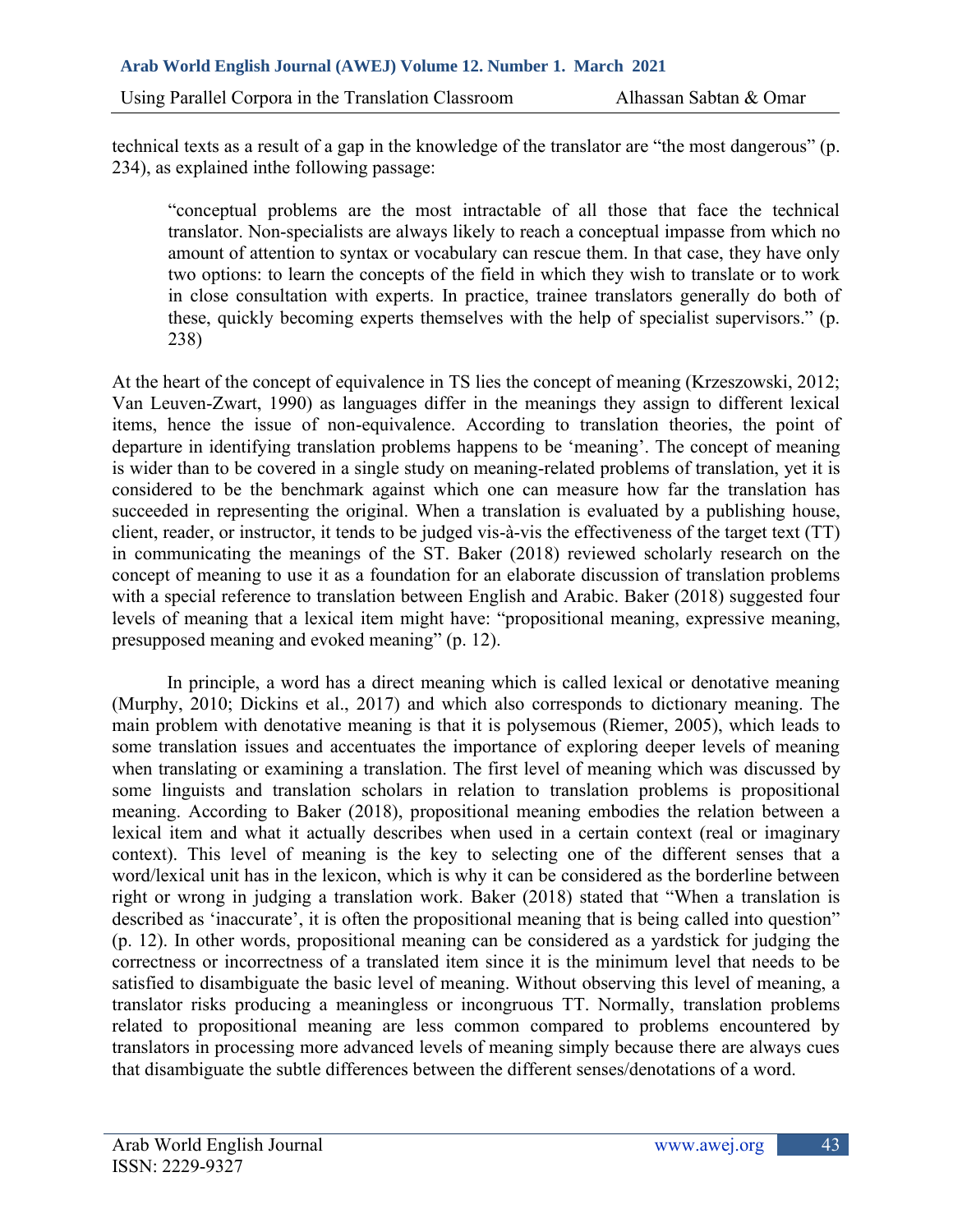Using Parallel Corpora in the Translation Classroom Alhassan Sabtan & Omar

The second level of meaning to be discussed in this account is presupposed meaning. From the perspective of a translation process, presupposed meaning can be considered second important to propositional meaning. Baker (2018) defined presupposed meaning as a type of meaning which "arises from co-occurrence restrictions, that is restrictions on what other words or expressions we expect to see before or after a particular lexical unit" (p. 13). An example of presupposed meaning is "Collocational restrictions" which are defined as "semantically arbitrary restrictions which do not follow logically from the propositional meaning of a word" (Baker, 2018, p. 14). The main issue with presupposed meaning is how it influences the naturalness of a lexical item in a certain linguistic system. Accordingly, a misrepresentation of presupposed meaning does not infringe on the basic level of meaning (the propositional meaning). Rather, it leaves an impact on how well-received the end result of the translation process is by the readers/recipients.

This problem becomes prominent when a translator uses the technique of calque in translating collocations or similar lexical sequences and patterns (Vinay & Darbelnet, 1995). Calque is a translation technique which involves borrowing a certain sequence and translating it literally, in which case the result will be intelligible for the reader, but at the same time it may impress the translator as unnatural or "awkward" (Vinay & Darbelnet, 1995, p. 33). Newman and Husni (2015) discussed presupposed meaning under their account on phraseology in which they dealt with lexical sequences such as collocations, compounds and idiomatic expressions. According to Newman and Husni (2015), collocations:

"occupy the biggest field in terms of number and incidence, and are thus most often encountered by the translator and language-learner alike, to whom they pose a formidable obstacle. Correct use of collocations… is one of the key features of idiomatic, i.e., natural native, language use" (p. 1).

The third level of meaning, a source of greater challenges for both professional and student translators, is connotative or expressive meaning. Like presupposed meaning, "Expressive meaning cannot be judged as true or false. This is because it relates to the speaker's feelings or attitudes rather than to what words and utterances refer to" (Baker, 2018, p. 12). The fourth level of meaning discussed by Baker is evoked meaning which "arises from dialect and register variation…within a specific community or groups of speakers" (p. 14). The last two levels of meaning are highly advanced and hardly noticed when discussing translation problems from a pedagogical perspective as they require a very strong command of both SL and TL. By and large, the first and second levels of meaning, propositional meaning and presupposed meaning, are given priority in judging on the quality of a translation as they are used as criteria to decide whether a translation is correct and/or natural or not, respectively. On the other hand, translation issues related to expressive meaning and evoked meaning are observed more clearly in advanced levels of translation as they are embedded and not communicated directly. In general, all four levels of meaning are a source of challenge for translating in any language combination. They would lead to different types of translation issues if the translator does not recognize any of them or fails to identify an appropriate strategy to deal with such issues.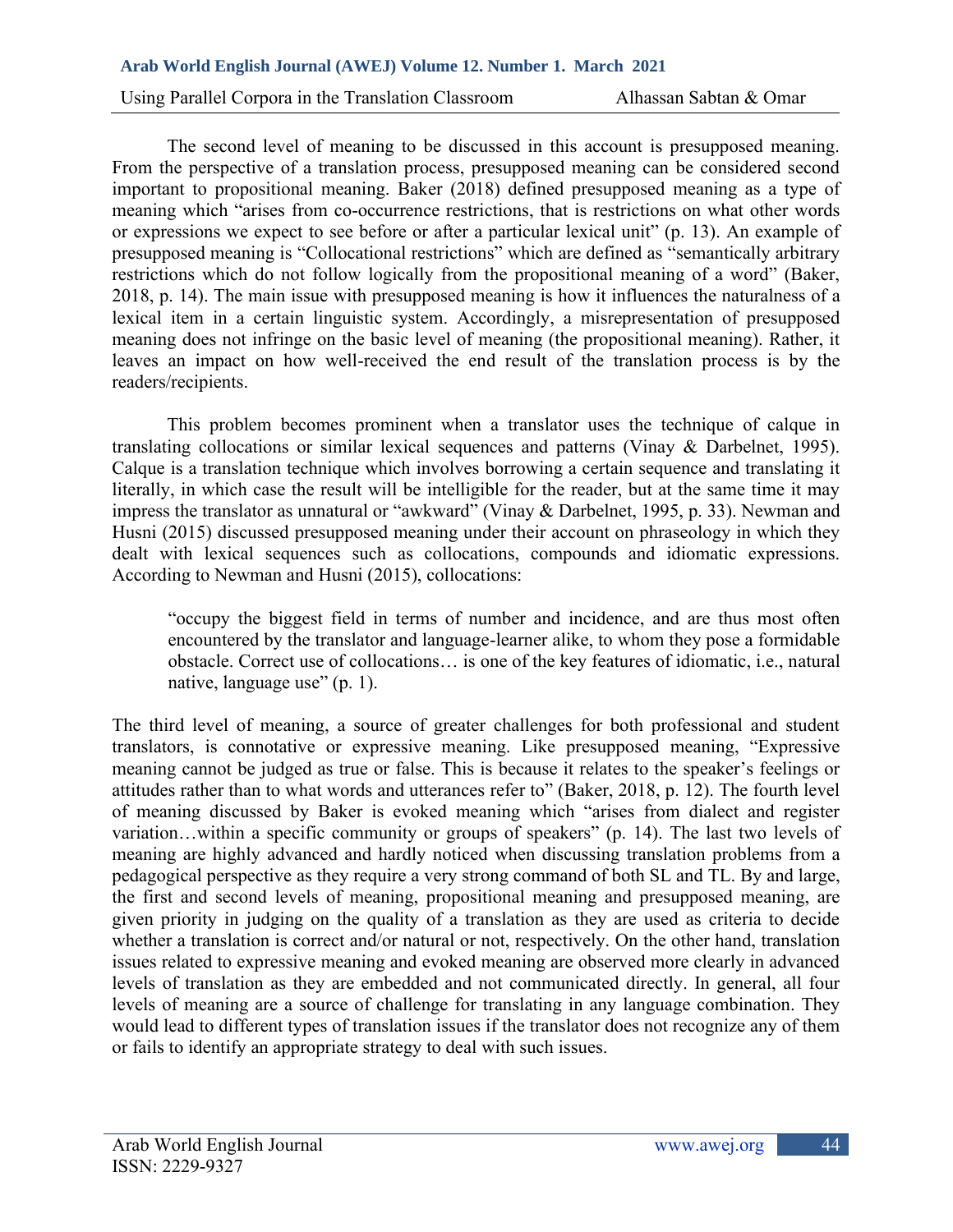# *Corpora in Translation and Translator Education*

The unprecedented progress in information technology gave birth to corpus-based studies which led to a paradigm shift in all disciplines including linguistics (Kennedy, 2014), and TS (e.g., Baker, 1993; Baker, 1995; Bernardini, 2004; Bernardini et al., 2003; Fantinuoli & Zanettin, 2015; Frankenberg-Garcia, 2005; Olohan, 2004; Varantola, 2003). Corpora are principled and systematic collection of electronic texts which are analysed automatically or semiautomatically.). The use of corpora in TS is a relatively recent trend (Marco, 2019).

Originally, corpora were used in Machine Translation (MT) and building databases for scientific terminology (Baker, 1995). Baker (1995) developed a taxonomy that could be used in TS based on "the range of languages involved" (p. 230). Accordingly, the author introduced three types of corpora: parallel, multilingual and comparable corpora. A parallel corpus is a group of source texts aligned against their translated versions in the form of textual "stretches". Sabtan (2016) explained how parallel corpora became "a key resource as training data for statistical machine translation, and for building or extending bilingual lexicons and terminologies" (p. 318). Consequently, parallel corpora started to be used in several academic and educational activities including second language teaching and learning (e.g., Yahya, Alotaibi & El-Dakhs), teaching translation as well as training translators in view of their value and applications for an empirical field like TS (Doval & Nieto, 2019). Commenting on the pedagogical value of parallel corpora, Doval and Nieto (2019) stated:

"Even if their primary use is within linguistic and translation research, parallel corpora are also becoming increasingly present in foreign language and translation learning and teaching, providing plenty of translation suggestions through examples of real usage" (p. 4).

The second type of corpora discussed by Baker (1995) is the multilingual corpora which "refer to sets of two or more monolingual corpora in different languages, built up either in the same or different institutions on the basis of similar design criteria" (p. 232). Although this type of corpora can be used to train human and machine translators, they fall short of solving diverse translation problems as they are built on the assumption that there is always a way of expressing a certain point naturally, and multilingual corpora can illuminate translators about these natural ways of representing ideas in the TL, which is partially true and quite limiting. The third type of corpora is comparable corpora which fall in the middle between parallel and multilingual corpora. In comparable corpora there are "two separate collections of texts in the same language" (Baker, 1995, p. 234): one for SL texts and the other for TL texts. The SL collection is a corpus of monolingual texts that have been collected over a period of time, and the TL collection may comprise any available monolingual corpus in the TL "provided it is similar in design to the translation corpus" (Baker, 1995, p. 234). In other words, the monolingual texts used in the two sets of comparable corpora are "matched as far as possible in terms of text type, subject matter and communicative function" (Altenberg & Granger, 2002, as cited in Hareide, 2019, p. 20).

Compared with multilingual corpora, parallel corpora provide several opportunities to professional and academic translation bodies/individuals as they have two functions "the first is descriptive and the second applied, whether parallel corpora are used by professional or trainee translators" (Marco, 2019, p. 43). One of the main applications of parallel corpora is to find fast

45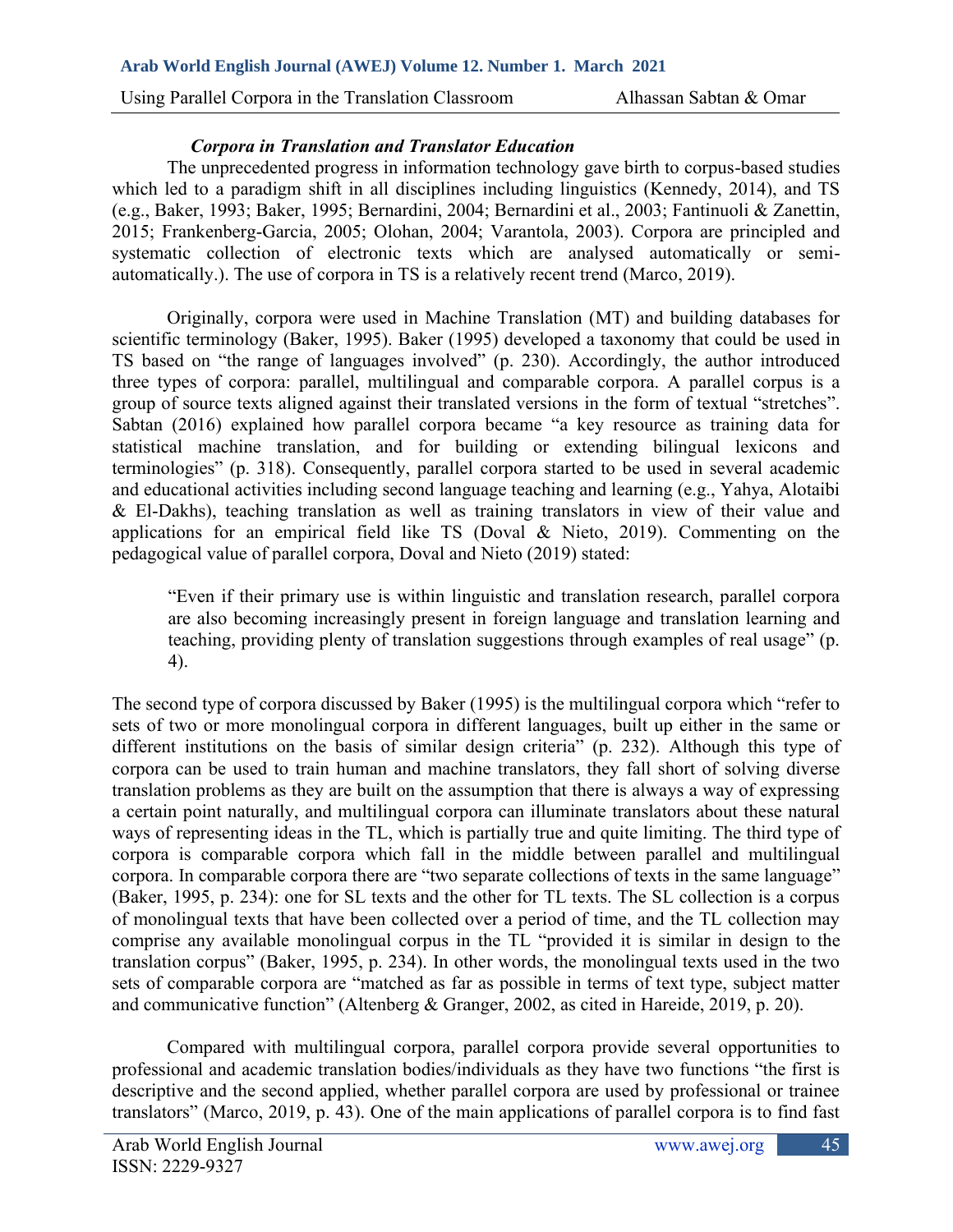and tested solutions to certain translation issues and to generally see how professional translators handle various translation problems. Marco (2019) succinctly explained the potential advantages of parallel corpora for translation:

"they provide a wealth of actual translation solutions at the touch of a button. The advantages of parallel corpora over bilingual dictionaries are obvious: the translation equivalents they offer have actually been used by someone (usually a professional translator) in a specific context, and there are as many of them as matches for a given query. Not for nothing are parallel corpora also known as translation corpora in the literature" (p. 40).

However, using parallel corpora in translation tasks has potential challenges. The main limitations are associated with the corpus design in terms of representativeness, typicality and size (Kennedy, 2014). Despite the exponential improvement in the quantity and quality of parallel corpora available electronically, they are still not popular as a tool in the translation process or L2 classroom for a number of reasons. First, there is a general assumption that the linguistic content of corpora is beyond the ability of learners to process or use effectively. Second, "even if the language were of an appropriate level, the tools for searching parallel corpora are not learner-friendly, as they are designed with researchers and not language learners in mind" (Doval & Nieto, 2019, p. 10). Other issues include the lack of awareness about the importance and uses of corpora among instructors and the lack of tools available for accessing parallel corpora.

The most recent approaches to corpora as research and pedagogical tools, however, highlighted the importance of both parallel and comparable corpora in teaching translation and translation research. For example, Doval and Nieto (2019) remarked that both types of corpora "provide essential training data for statistical translation models, translation memories, or lexical and terminological extraction" (p. 3) and help trainers and researchers "observe decision-making processes performed by real translators" (p. 4). Alhassan (2015) maintained that the three types of corpora provide translation teachers and learners with "insights into dealing with and observing how and what strategies expert/professional translators adopt to overcome typical translation problems" (p. 34). According to Marco (2019), using a combination of "comparable and parallel corpora enables the researchers to triangulate and therefore to provide at least one kind of explanation for the patterns observed in comparable corpora" (p. 54).

The fact that parallel corpora is in the process of inevitable and imperative development in different language combinations becomes more protruding in language combinations that involve an electronically under-resourced language such as Arabic because originally there is an entrenched, palpable shortage of Arabic language digital corpus (Bakari, Bellot & Neji, 2016; Saad & Ashour, 2010), which reflects directly on parallel corpora available in Arabic and any other language. Therefore, translators and translation academics working in the English/Arabic language combination face significant challenges when it comes to the availability of parallel corpora, particularly so in the case of Arabic-English corpora. First and foremost, recent research suggests that the available resources are restricted both in scope and domain. Second, Arabic-English parallel corpora are not popular among translators, linguists and academics in the Arab world (Alhassan, 2015; Alotaibi, 2016; Alotaibi, 2017).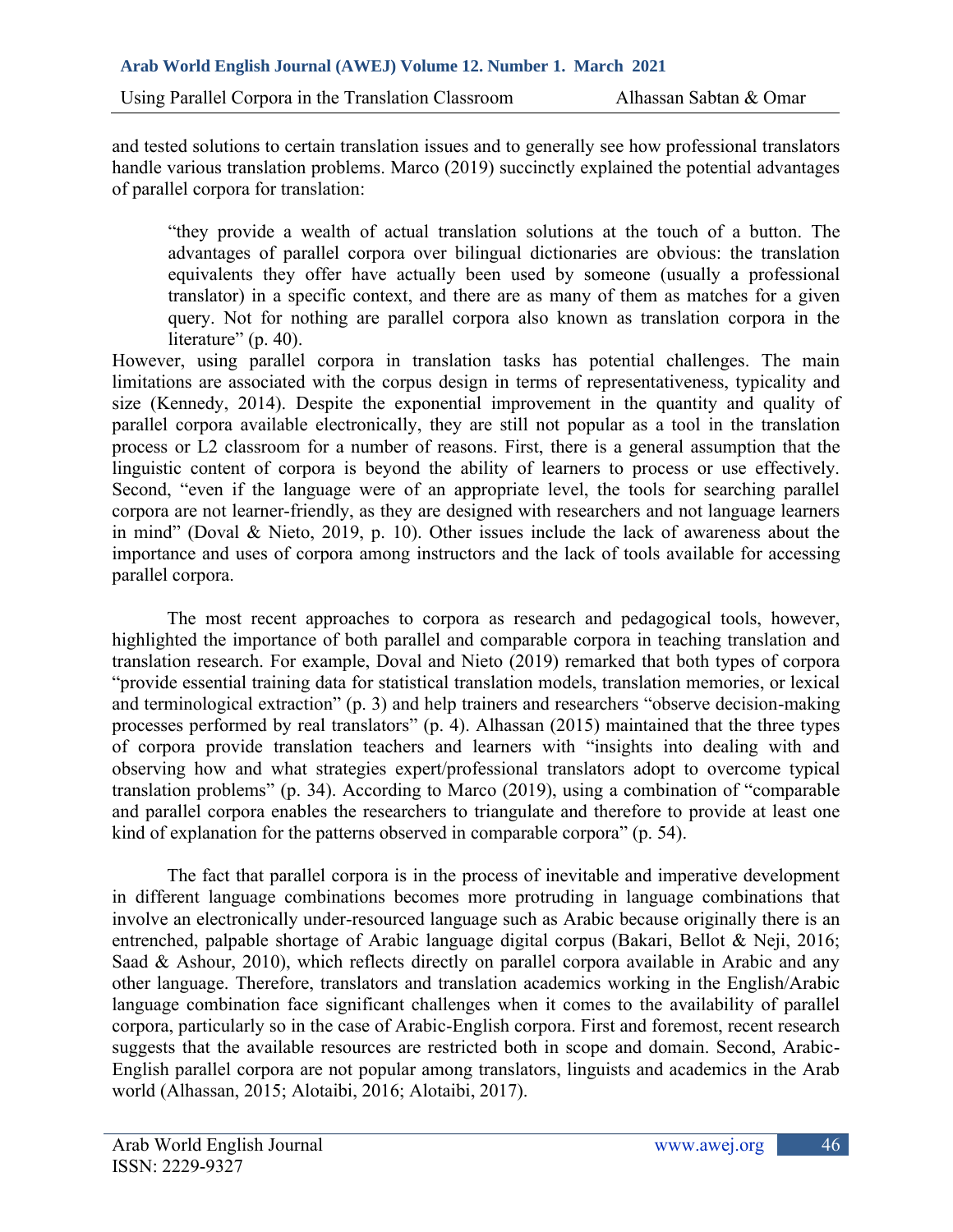Using Parallel Corpora in the Translation Classroom Alhassan Sabtan & Omar

There is a reported scarcity in Arabic parallel corpora for translation purposes. Moreover, Alotaibi (2016) pointed out the scarcity of Arabic English parallel corpora clarifying that "Arabic is a relatively under-resourced language when compared to English" (p. 1). The author attributed this lack of Arabic-English parallel corpora to their high cost in terms of time, money and the efforts needed to build them, refine them and update them continuously

Alotaibi (2017) provided a substantial review of "the value of integrating parallel corpora into translator training and their positive impact on translator's performance" (p. 325) while highlighting the lack of related studies that address this timely topic "in the Arab world and among Arabic translators" (p. 325). For instance, parallel corpora may unveil translation strategies used in dealing with certain translation issues in the lexical components of the translated text including synonymy, idioms, collocational patterns and other lexical sequences, not to mention their role in detecting various distinctive features in different text types such as syntactic features, semantic features, communicative features, etc.

Furthermore, Alhassan (2015) explored the use of parallel corpora for pedagogical purposes in the classroom focusing mainly on "Arabic into English translation tasks as the difficulty is relatively more when it comes to translation into the second language" (p. 32). The researcher explored the advantages associated with adopting an integrated approach to the use of monolingual corpora, parallel corpora as well as comparable corpora in "teaching translation from Arabic into English" (P. 33), underlining the challenges encountered by teachers and students alike throughout this practice.

Alhassan (2015) discussed interesting examples about the role of parallel corpora in unveiling contextual cues that can help students and teachers identify "the appropriate equivalent in the target language" (p. 37). On the other hand, the author explained how comparable corpora can be equally important in that it raises students' awareness about the communicative function of words by detecting differences in "comparable texts from Arabic and English that share the same kind of topic", particularly texts available on "Web and the media which cover the same topic, news story, extracted from two well-known Arabic and English channels" (p. 41).

Collecting corpora manually or electronically is a tedious process which requires sound background knowledge and professional experience about their uses and functions besides "a set of criteria for selecting and describing them" (Doval & Nieto, 2019, p. 3). By and large, there is a noticeable shortage of research which is dedicated to investigating possible methods on collecting corpora for the purpose of pedagogical translation activities. Recent research on the topic underscored the significance of representativeness as an indispensable criterion that parallel corpora need to fulfil (Alhassan, 2015; Alotaibi, 2016; Alotaibi, 2017; Baker, 1995). According to Baker (1995), in order to guarantee that the collected corpus is representative it needs to have a clear purpose and fulfil certain criteria. This becomes even much more significant when collecting corpora for pedagogical purposes. Alotaibi (2016) listed the factors needed to build a quality parallel corpus project including representativeness, regular updating, as well as alignment (manually or automatically) at the phrase level, sentence level, and other levels. In fact, alignment is an indispensable component in collecting parallel corpora. Doval and Nieto (2019) confirmed that "alignment is a crucial task in the construction of parallel corpora and an initial step for any exploitation thereof" (p. 6).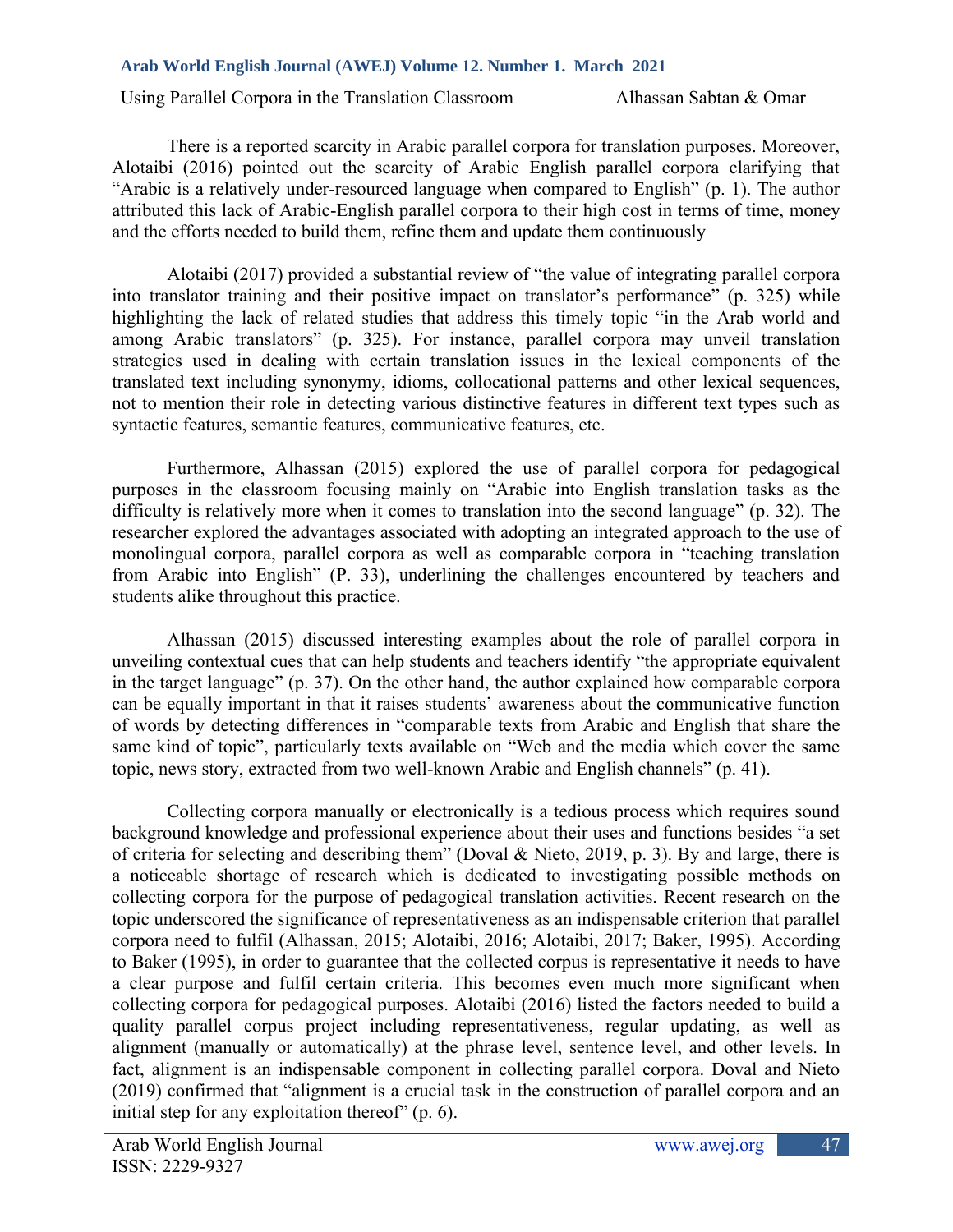Using Parallel Corpora in the Translation Classroom Alhassan Sabtan & Omar

To sum up, there is no doubt that adopting a corpus-oriented approach to teaching translation in the classroom is a burdensome task as it requires the necessary background knowledge, both academically and professionally, the determination to invest in the scarce available resources as well as a robust methodology to identify the learners' cognitive and training needs, build a relevant corpus and know how to use it in a sound pedagogic manner.

# **Methodology and Research Design**

The study used a combination of both corpus and qualitative methods to explore the potential of using parallel corpora for training student translators as to how they can better translate from the source language into the target language.

# *Participants*

Thirty translation major students in the third year of their study at an Omani private university participated in the present study. All participants, who are native speakers of Arabic, were enrolled in a BA translation programme and the study data was collected during the academic year 2018-2019. Their English proficiency level ranges from intermediate to upper intermediate. They take several theoretical and practical courses in translation as part of their BA in Translation major. They have not been exposed to any corpus-based teaching and training in their study programme.

# *Data Collection Procedures*

Based on our experience as translation teachers, the researchers first classified the various translation problems and also validated them from the literature that Omani translation major students typically face when translating from Arabic into English. They then selected and designed some specific Arabic texts that involved such challenges and asked our participants to translate them into English. The researchers, as translation instructors, translated the selected Arabic texts into English and showed them to the students immediately after they had finished their translation of the Arabic texts. The participants were then asked to compare and contrast their translation with the English translated texts in the parallel corpus and reflect on the experience. They were then interviewed (open-ended written format) to explore their impressions about and the extent to which they think that the parallel corpus could help them improve their translation skills.

# *Data Analysis*

After collecting the data from the participants in the first phase (the translation of Arabic texts into English) and the second phase (the semi-structured interviews in written format), the researchers then examined the students' translations as well as their opinions and reflections on the potential benefits of the parallel corpus in helping them to deal with the challenges they encounter and thus improving their translation skills. The translation problems were classified based on Baker's (2018) model of translation equivalence in relation to the study first research question. As for the second part relating to the retrospective interviews, the students' responses were coded thematically and inductively and the most representative themes were incorporated in the analysis with regard to the second and third research questions.

48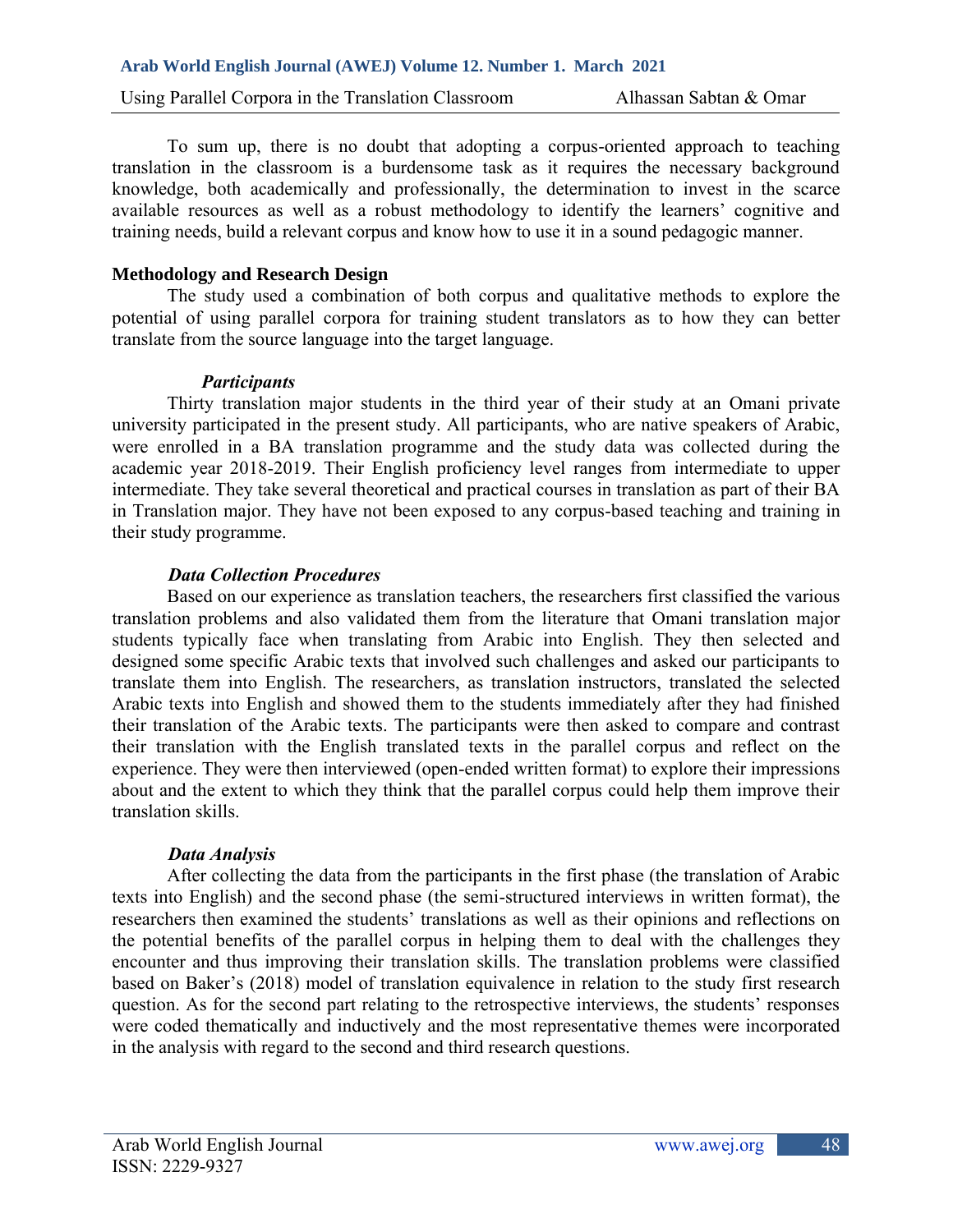## **Results and Discussion**

This section presents and discusses the findings of the study with the relevant literature. The first part is devoted to the translation problems and the second part focuses on the participants' views, reflections and experiences with the use of corpora in translator training and education.

## *Translation Problems*

Participants have encountered a number of both lexical and grammatical problems in their English translations of the Arabic sentences that were given to them. The lexical problems will be presented and discussed first and will be followed by the presentation and discussion of grammatical problems.

### *Lexical Problems*

The lexical problems can be classified into a number of types.

*Calque*

Participants have been found to use calque in rendering some Arabic lexical items into English. These are words or word combinations. The following table sheds light on this specific translation problem in a number of examples translated by the participants. The words that have been translated using calque are underlined within the SL sentences as well as the students' translation and the TL parallel translation that was given later to students to reflect on their translation.

| SL words                             | <b>Students' Translation</b>                                                                                                      | <b>Parallel Translation</b>                                                               |
|--------------------------------------|-----------------------------------------------------------------------------------------------------------------------------------|-------------------------------------------------------------------------------------------|
|                                      | النقد حظيت الخدرواليس لمجيءَ) [ [ Fish wealth has received a great<br>.deal of state attention ليتيادر لشبهار من لقدم ام الدول ة. | Fisheries have received much<br>support from the state                                    |
| morality  البي حويلِّك على مِ ةمن اف | ويری دعاة تخ وقال عودان)2(   Animal rights activists see that<br>animal research is contrary to أن البيت خدام البيعو آن التف      | Animal rights activists believe<br>that using animals as research<br>subjects is immoral. |

Table 1. *Calque translation problems*

It is apparent that some students used calque to render the underlined Arabic words, translating literally each part of it into English and thus failed to produce an accurate translation for each one of them. The first example is the word combination الخثروفل سالمي ة It has been found that many students translated it as "fish wealth" while it is normally translated as" fisheries". In fact, other students gave different inaccurate translations, but this one given here has the highest percentage among the students' inaccurate translations. It is worth noting that many participants provided the accurate equivalent for the phrase in question. Finally, the phrase ���� مناف is translated literally as "contrary to morality", as students translated the negative adjective word for word, while it has an equivalent negative adjective "immoral".

# *Problems with Propositional Meaning*

Some students failed to give the appropriate contextual sense of some words in the example sentences. This is illustrated in table two below.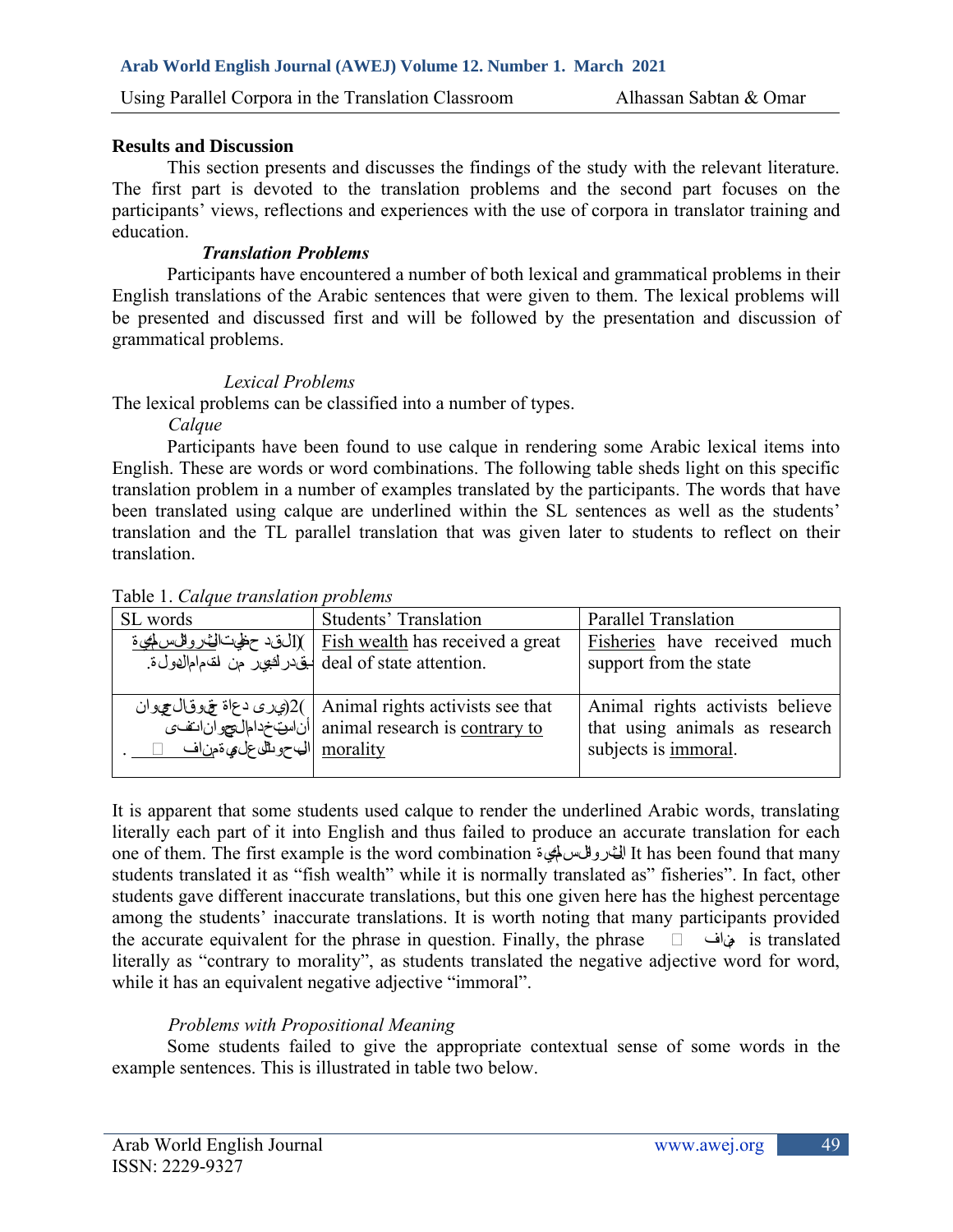Using Parallel Corpora in the Translation Classroom Alhassan Sabtan & Omar

| SL words                                                                                                             | <b>Students' Translation</b>                                                                         | <b>Parallel Translation</b>                                                                                             |
|----------------------------------------------------------------------------------------------------------------------|------------------------------------------------------------------------------------------------------|-------------------------------------------------------------------------------------------------------------------------|
|                                                                                                                      |                                                                                                      |                                                                                                                         |
| )1( ي عد إس حاق ري وتن اللهيم<br>من يحق أست الثاورة<br><u>flags</u> of the scientific ل على شجال قررال سويله ع عشر . | Isaac Newton is the most<br>prominent science among the<br>revolution in the seventeenth<br>century. | Sir Isaac Newton was the most<br>prominent <u>figure</u> of the scientific<br>revolution in the seventeenth<br>century. |
| )2(ف مذا الْهَيْهِزائِي الْوَرْ عِلْضِي<br>ەو منڭشفىقل <i>لو</i> نا <u>ل-لنبيء</u> ّ.                                | This is physician and<br>mathematician who discovered<br>the law of attraction.                      | He<br>and<br>physicist<br>was<br>a<br>mathematician, who discovered<br>the law of gravitation.                          |

Table 2. *Propositional meaning problems* 

As can be noticed, the students made mistakes in translating the Arabic words علم and جاذبية into English. The two words have been translated inaccurately as "science" and "attraction". The appropriate equivalents are "prominent figure" and "gravitation" respectively. The Arabic word is described as a homograph. According to Jackson (1988), a homograph is a word that has the same spelling form but different pronunciation and meaning. In fact, the modern form of Arabic, which is normally referred to as Modern Standard Arabic (MSA), is full of homographs, as words written in MSA are undiacritized and so have different senses. Thus, the current word  $\oint$ can be diacritized to mean "science", which is not meant here, or be diacritized in another way to mean either "flag" or "prominent figure". In fact, this is a case of polysemy where the word with the same spelling and pronunciation has two different senses or meanings; the first sense is the one wrongly rendered by the students as "flags" in the translation of the plural form  $\frac{1}{2}$  and the other one, which is meant here, is the plural of the word "prominent figure". The students interpreted the word علم as referring to the sense of "science", while it refers to the sense of "prominent figure". As for the word جاذبية, it has two senses, the first one, which was chosen by the students, is "attraction" and the other one which is the right equivalent in the current example is "gravitation" or "gravity".

In fact, a word that is polysemous, i.e., having more than one sense, most often causes problems for student translators, as shown in the previous examples. The problem of not conveying the right equivalent for one of the senses of a SL word is very common. This has to do with the propositional meaning of a word, as stated by Baker (2018) or denotative meaning as used by Dickins et al., 2017). Propositional meaning, according to Baker (2018) embodies the relation between a lexical item and what it actually refers to when used in a real or imaginary context.

# *Problems with Presupposed Meaning*

This part deals with the problems encountered by the participants in translating the presupposed meaning which, according to Baker (2018), arises from co-occurrence restrictions. One type of these restrictions is the collocational restrictions. The students in the current study faced difficulties in giving the right English collocations for some Arabic collocations, as shown in table three.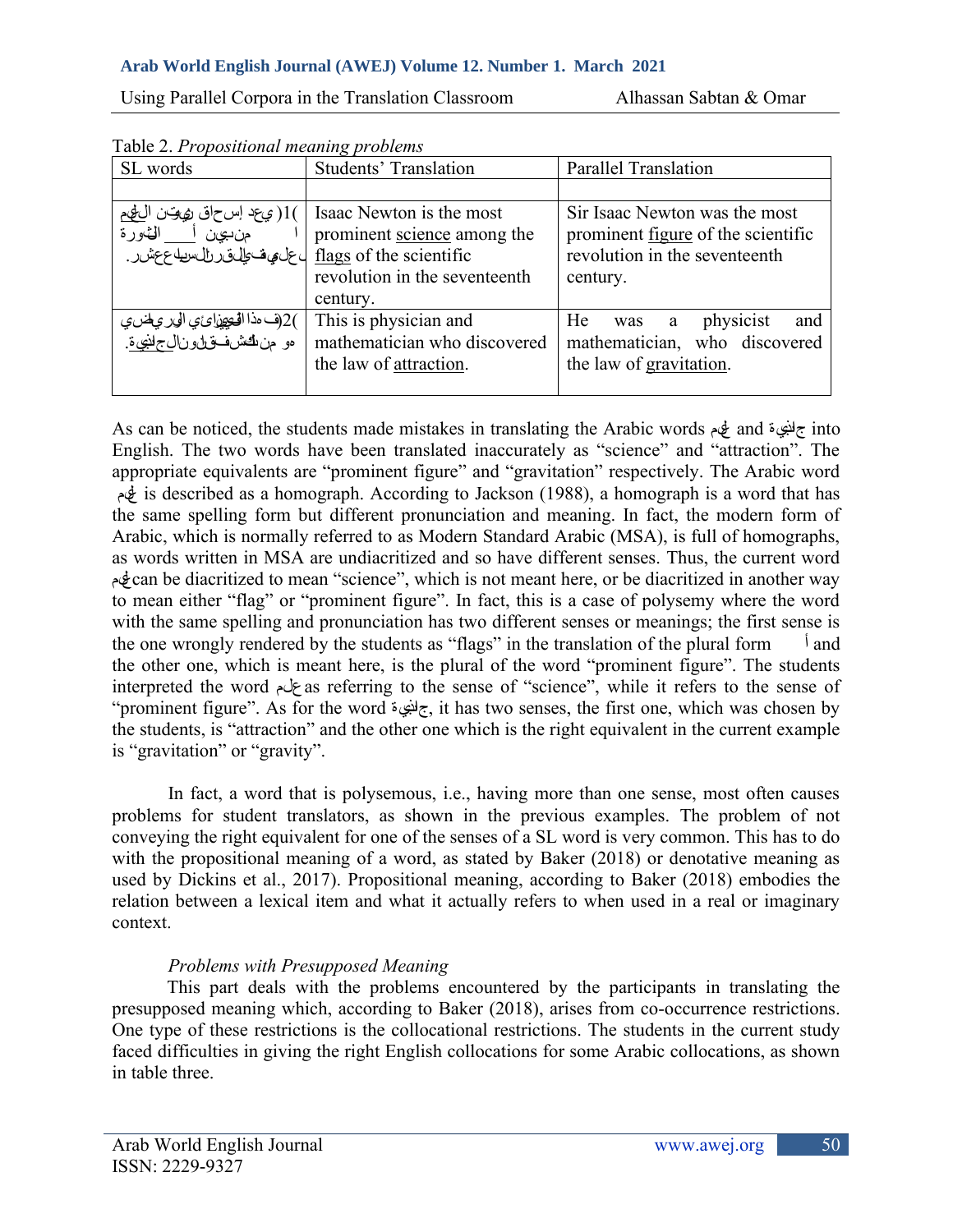Using Parallel Corpora in the Translation Classroom Alhassan Sabtan & Omar

| Table 3. Presupposed meaning problems |  |  |
|---------------------------------------|--|--|
|                                       |  |  |

| SL words                       | <b>Students' Translation</b>   | <b>Parallel Translation</b>  |
|--------------------------------|--------------------------------|------------------------------|
| )1(فياطحت بحض للشركات)         | Some transcontinental          | multinational<br>Some        |
| الفارات<br>الهضريئ<br>علىرات   | companies cut American goods.  | corporations have boycotted  |
| مرولئي ة                       |                                | the American goods.          |
|                                |                                |                              |
| )2(أطلقتال لخوم ةحمل ةلهو عي ة | The government has launched a  | The government has launched  |
| لسطفينب مخاطر منف قلون         | campaign to educate drivers    | a campaign to raise drivers' |
| ا <u>ل مرور .</u>              | about traffic violation risks. | awareness of the dangers of  |
|                                |                                | breaking the traffic rules.  |
|                                |                                |                              |

As can be noticed, the SL Arabic collocation بضاعة يقاطعwas inaccurately translated by the students as "cut goods", while it has the TL equivalent collocation "boycott goods". Similarly, the collocation المرور قانون يخالفis inappropriately translated by the students as "traffic violation" while it has the English collocation "break traffic rule/law". However, the students managed to accurately translate the SL collocation حملة يطلقinto the target language as "launch a campaign"

# *Problems with Expressive or Connotative Meaning*

Some words have connotative or expressive meaning which is not conveyed by the students in their translation. This produces inaccurate equivalents of SL words, as shown in the following table.

| SL words | <b>Students' Translation</b>                                                                       | <b>Parallel Translation</b>    |
|----------|----------------------------------------------------------------------------------------------------|--------------------------------|
|          | Opposition forces accused the ( له موت فيوى الم عمارض ة )1(   Opposition forces accused the        | Opposition forces accused the  |
|          | government of corruption and  الم لمجدي الله على الله على الله على الله على الله على الله على الله | regime of corruption<br>and    |
|          | nepotism.                                                                                          | nepotism.                      |
|          |                                                                                                    |                                |
|          | ] 2( لم أعد أطيق رهيءَ وجء مذا) 2(   I can no longer see the face of                               | I can no longer stand this man |
|          | this man. Whenever I find him   لدر فجالخل مالقِّهَ، و جن ي <u>منافحتي</u>                         | as whenever I meet him I find  |
|          | he complain about his poor  جن سروء أحوال مال ماهيءة.                                              | him whinging about his worse   |
|          | financial conditions.                                                                              | financial circumstances        |
|          |                                                                                                    |                                |

Table 4. *Expressive meaning problems*

In the first example, the word "الحكومة "is used in the negative context, since the words "accuse", "corruption" and "nepotism" create a negative contextual environment and so the accurate translation would be "regime". In another context, the word "الحكومة "has been accurately translated by the students as "government" since it is used in a positive context. This is a case of semantic prosody (Alhassan, 2015). As for the second example, the word "يشتكي "can be used in its propositional or expressive meaning.

# *Grammatical Problems*

The following table presents a range of grammatical problems that have been observed in the students' translation.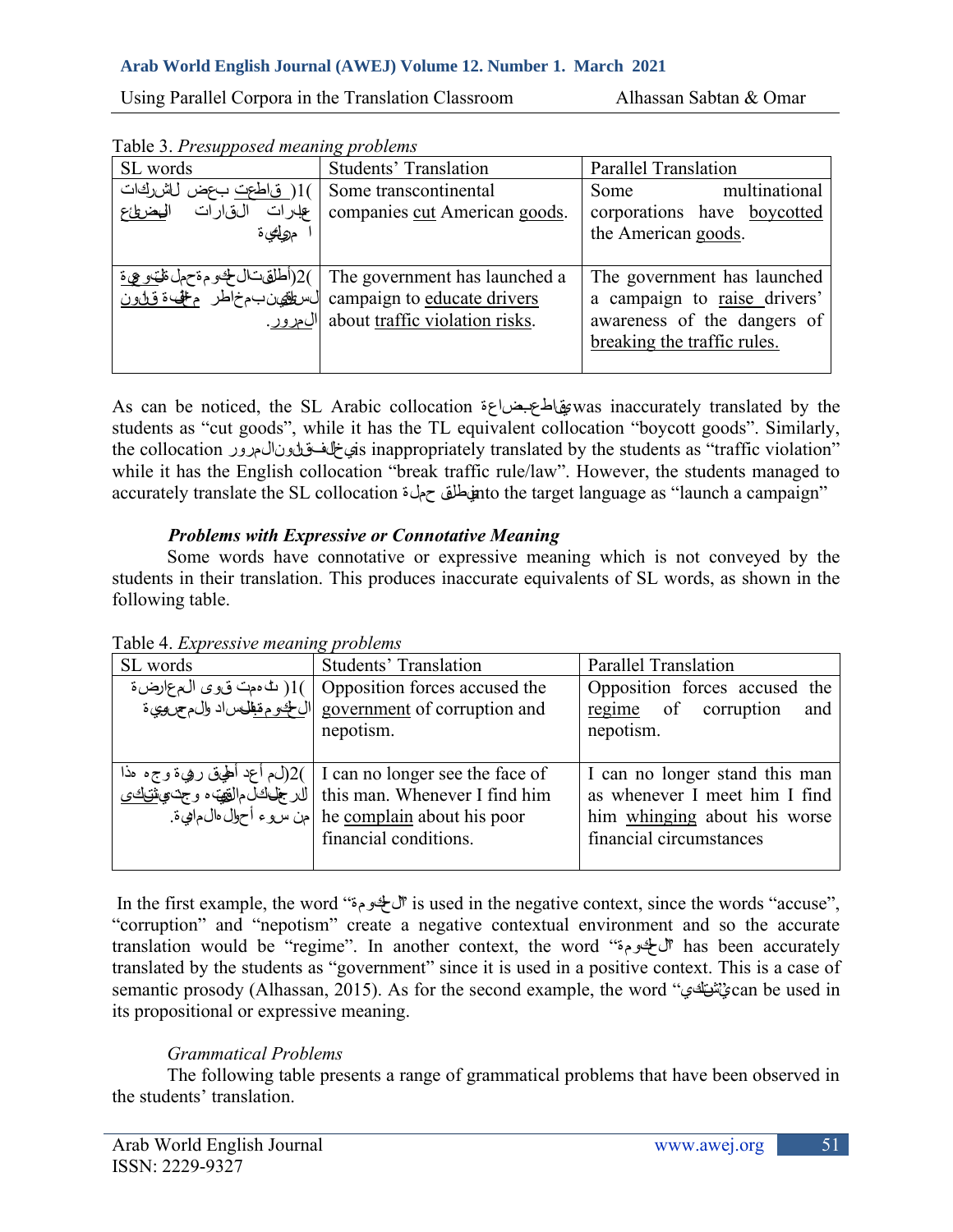| SL words                                                                                                | <b>Students' Translation</b>                                                                                                                                                                                | <b>Parallel Translation</b>                                                                                                                                                                   | Type of Grammatical<br>Error          |
|---------------------------------------------------------------------------------------------------------|-------------------------------------------------------------------------------------------------------------------------------------------------------------------------------------------------------------|-----------------------------------------------------------------------------------------------------------------------------------------------------------------------------------------------|---------------------------------------|
| .from the country بتيدر لشهر من انقدام الدول:                                                           | الوق حظيت الخ روفاس( <u>The fishery have</u> a huge care ) [الوق حظيت الخ روفا الس                                                                                                                          | Fisheries have received<br>much support from the<br>state.                                                                                                                                    | Subject-Verb Agreement                |
| )2( وَلِتَّقِيرًا مِاقِيْوَلْ1نِ إِنْ أَنْهَال                                                          | A lot of them say that<br>researches cause a lot of pain   مذمال حوث تنتخص منها و مهارجة<br>  for animals <u>that violate their</u>   وأن مج بول انتخاب ارب توت مك<br><u>rights.</u> حقوق ها ِ              | They often assert that the<br>experiments that are run<br>on animals cause severe<br>pain which is a violation<br>for animal rights.                                                          | <b>Relative Clause</b>                |
| )3(لء أعد أطيق رويءَ وجه مذا<br>ال جُهْيَاكَلْمِلْوَنِيْتَ، وَجْتَمِيْتَنْكَ ي<br>في سروء إحول الءايءٌ. | I can no longer see the face of<br>this man. Whenever I meet<br>him I find him complains<br>his<br>financial<br>about<br>poor<br>conditions                                                                 | I can no longer stand this<br>man as whenever I meet<br>him I find him whinging<br>about his worse financial<br>circumstances                                                                 | Verb Form                             |
| )4( اشتان ي عض ال مواطفين حن<br>لاشها إلى فندق سياحي                                                    | Some people are complaining<br>of not consulting with the   عدم إمتيشارة اللحامية لىمجبشان<br>municipality the last decision  قرار ما ويوت حول بمن ى بيت<br>to transfer youth hostel to a<br>tourist hotel. | citizens<br>Some<br>complained that<br>the<br>municipality had<br>not<br>consulted them in its<br>decision<br>of<br>recent<br>transferring the youth<br>hostel into<br>tourist<br>a<br>hotel. | $(1)$ Tense<br>(2) Verb Complement    |
| The  ()شتخلناللخومة ق، اعن خطة                                                                          | government<br>will<br>announce <u>about</u> a plan to باتوظيفكالالغ لي عرف<br>employment all graduates.                                                                                                     | The<br>government will<br>soon announce its plan<br>employing<br>for<br>all<br>graduates.                                                                                                     | (1) Preposition<br>(2) Part-of-Speech |
|                                                                                                         | )6( لنا مهت ق وى ال معارضة)<br>the government <u>with</u> ال <del>أ</del> نوالتي ف سراد والمع سروي؟<br>corruption and nepotism                                                                              | forces<br>Opposition<br>accused the regime of<br>corruption and nepotism.                                                                                                                     | Preposition                           |

Table 5. *Grammatical problems* 

In the first example of the grammatical errors, it can be noticed that the noun "fishery" is used in the singular form and is followed by the verb "have" and so the noun must be in the plural form to be in agreement with the verb "have". This is referred to as "subject-verb" agreement. In example two the underlined relative clause "that violate their rights" is wrongly used here as it refers back to animals which is not meant here. The SL relative clause actually refers to the "experiments conducted on animals" and not to "animals" themselves. As for example three, the verb form for "complain" is wrongly used as "complains" in the third person singular form. It can be used in the current context as "complaining or "complain". In example four there are two errors; the first is concerned with the use of the wrong tense where the verb in the SL sentence is in the past tense and the verb is used in the continuous present tense in the student translation. The second error is about the wrong use of the verb complement, which gives a wrong meaning of the SL sentence. In fact, the meaning of the SL sentence indicates that some citizens complained that they were not consulted by the municipality about its recent decision. The student translation, on the other hand, inaccurately means that some citizens complain that they (themselves) have not consulted with the municipality about its recent decision, which is not the right meaning. Example five shows two types of error; the first one is about the unnecessary insertion of the preposition 'about' between the verb "announce" and the object "plan". The second error is about the wrong use of the part-of-speech, where the noun 'employment' is wrongly used in place of the verb 'employ'. The final example includes a case of wrong use of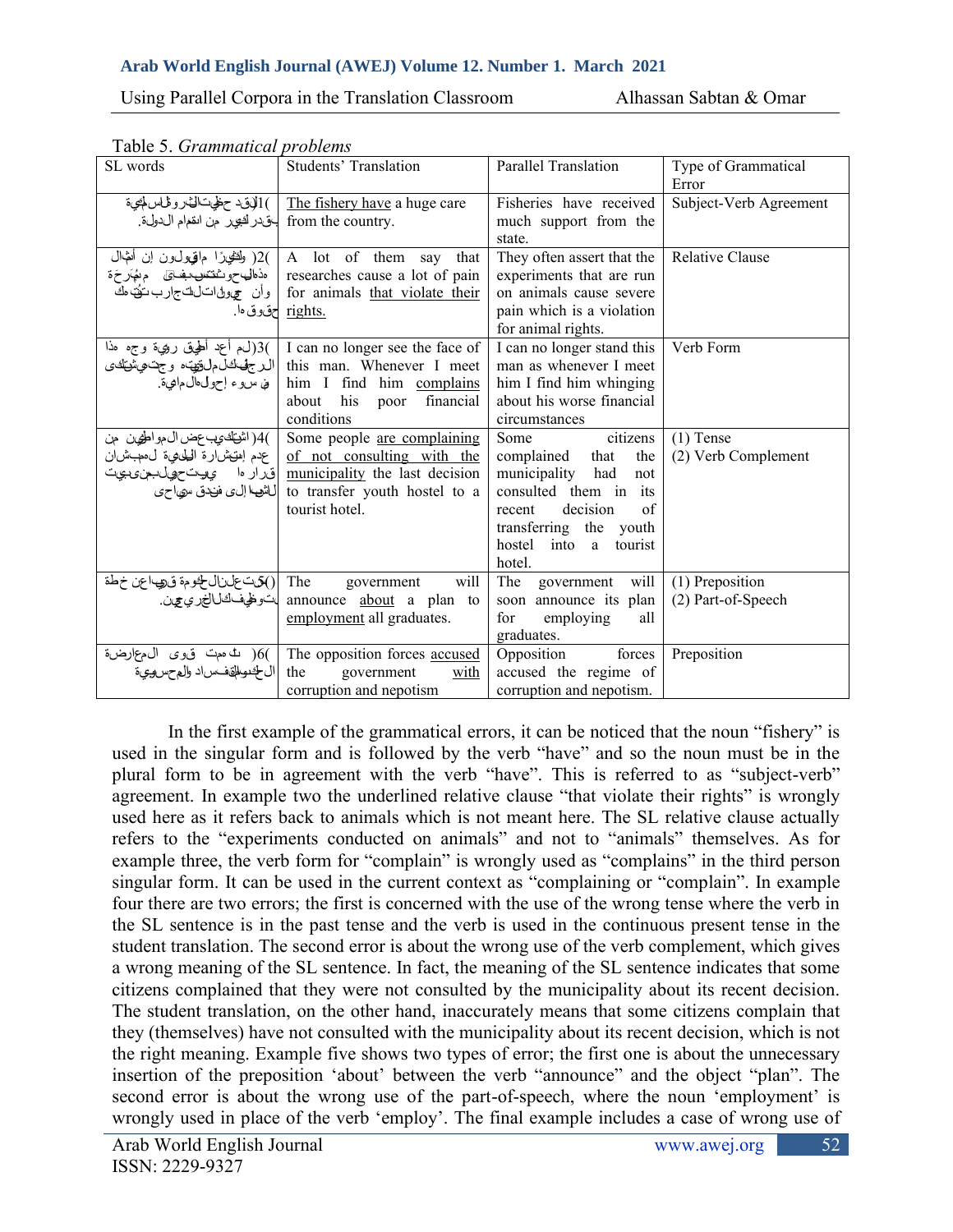Using Parallel Corpora in the Translation Classroom Alhassan Sabtan & Omar

preposition. In the student translation the verb 'accuse' is wrongly followed by the preposition 'with', whereas the right preposition after this verb is 'of'.

# *Students' Experience with the Parallel Corpus*

Participants were asked to reflect on the errors they made in their translation and compare between their translation and the parallel translation. The students were asked whether there were differences between their translation and the reference translation in the corpus. Most students indicated that there were differences between their translation and the translation in the corpus, specifically with regard to the sentences they had translated inaccurately as discussed above. They pointed out that they had problems in both vocabulary and grammar, with most of them expressing their opinion that the differences between their translation and the reference translation were basically concerned with vocabulary, whereas other participants indicated that the differences were related to grammar. It is worth noting that students' responses were elicited in Arabic and the relevant extracted examples used in the analysis were translated into English by the researchers. Below are some representative samples of the participants' responses:

Table 6. S*tudents' responses about the difference between their own translation and the parallel translation* 

| There are many differences in the vocabulary.                                  |
|--------------------------------------------------------------------------------|
| There are differences in sentence structure, grammar, and word order.          |
| Differences in use of terms and lexical choice (words in context)              |
| I found difficulty in translating long sentences.                              |
| Reference translation uses some formal words while I used some informal words. |

All participants pointed out that the parallel translations they were given were useful and helpful, as they helped them to identify their errors so that they could avoid them in the future. Below are further samples of the students' responses about the usefulness of the parallel corpus.

Table 7. *Samples of the students' views about the parallel corpus* 

|    | It was a great and useful experience, especially that most students find difficulty in translating<br>sentences from Arabic into English because it is not our native language. So, we make many<br>mistakes and I think that such experiences helped us learn how to avoid our mistakes in the<br>future. |
|----|------------------------------------------------------------------------------------------------------------------------------------------------------------------------------------------------------------------------------------------------------------------------------------------------------------|
| 2  | The parallel corpus helped me a lot to understand translation in a simplified way.                                                                                                                                                                                                                         |
| 3  | Such activities helped us and trained us on translation. It also helped students to know their<br>mistakes so as to avoid them in the future.                                                                                                                                                              |
| 4  | One should not translate word by word. They should look at the context of the whole sentence.                                                                                                                                                                                                              |
| 5  | It was good. It provided us with some new terms.                                                                                                                                                                                                                                                           |
| 6  | It guided me to avoid literal translation in the future.                                                                                                                                                                                                                                                   |
| 7  | The list helped me to translate in a better way, because I face difficulty in translating from<br>Arabic into English and this list showed me how to translate from Arabic into English.                                                                                                                   |
| 8  | It helped me to recognize the appropriate way to translate some complex sentences.                                                                                                                                                                                                                         |
| 9  | It helped me to identify my mistakes so as to avoid them in the future.                                                                                                                                                                                                                                    |
| 10 | I need to improve my vocabulary because it is more useful to know more about the text to be<br>translated.                                                                                                                                                                                                 |
| 11 | I learned a lot from the list to avoid my mistakes. The list also helped me to discover my<br>weaknesses and this will help me as well as other students to develop our translation skills.                                                                                                                |
| 12 | I feel comfortable to see this list because it gives me a positive impression about translation.                                                                                                                                                                                                           |
| 13 | It was a good experience.                                                                                                                                                                                                                                                                                  |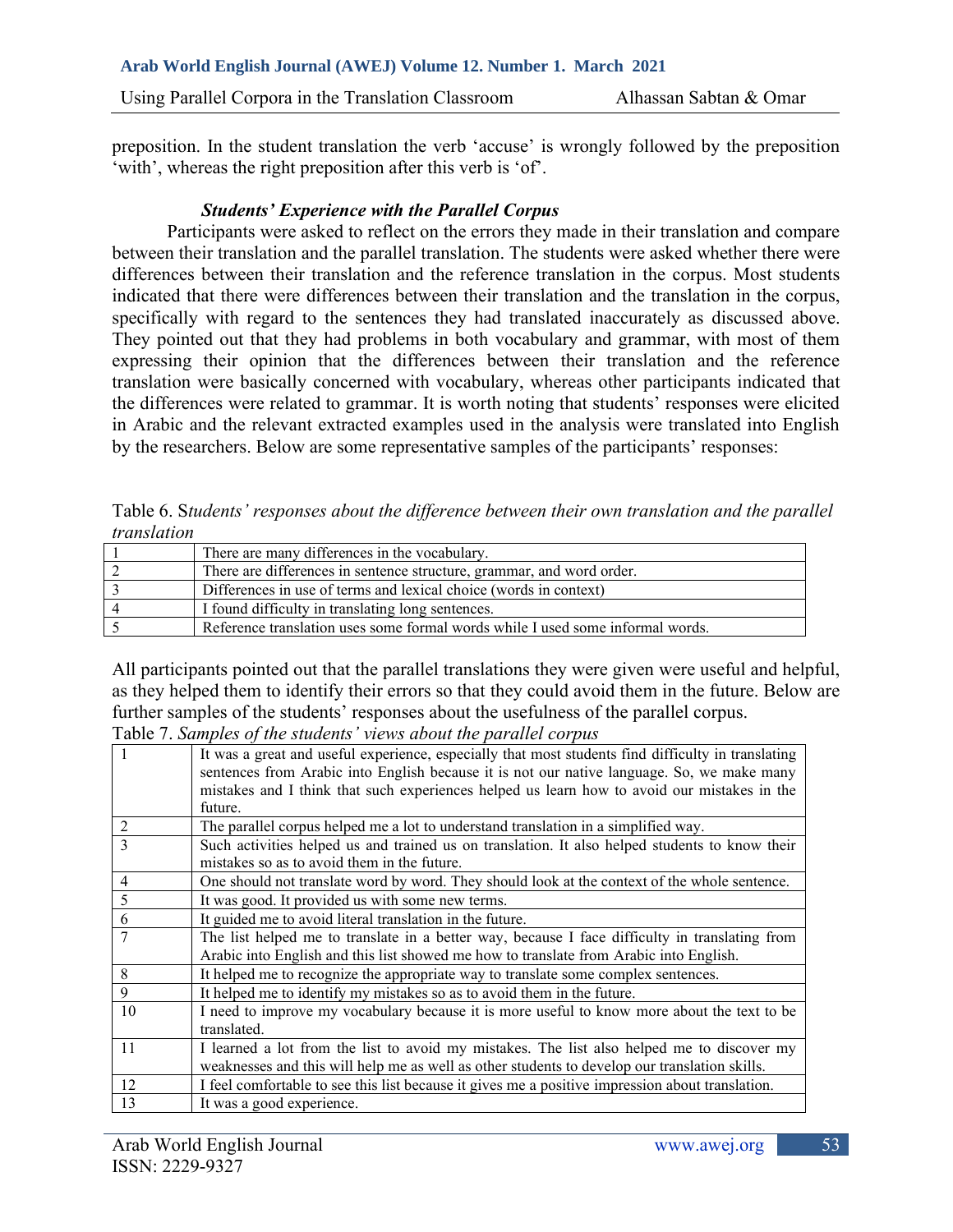Using Parallel Corpora in the Translation Classroom Alhassan Sabtan & Omar

It is clear that the participants showed an overall positive attitude towards the parallel Arabic-English corpora and they reportedly found them very helpful and promising in improving their translation. The students were finally asked what they would do if they were given the chance to translate the same texts again after being exposed to the parallel translation. Below are samples of their responses:

Table 8. *Students' views on their future translation strategies following their experience with the parallel corpus* 

| I will avoid literal translation and will take care of grammar                                     |
|----------------------------------------------------------------------------------------------------|
| After looking at the parallel texts I will totally change my translation and try to make it better |
| and work on the long words and complex sentences.                                                  |
| I will try to avoid the mistakes I made, especially in grammar, as I made many grammatical         |
| mistakes.                                                                                          |
| I will correct my mistakes and use words appropriately in their context and consider also word     |
| order.                                                                                             |
| I would change the way I translated because Arab students normally use literal translation when    |
| translating from Arabic into English.                                                              |

It should be noted that corpora have been used in translation training in the classroom in different European language pairs and the translation quality has reportedly improved after using these resources (Bowker, 1998; Gallego-Hernández, 2015; Varantola, 2003; Zanettin 2002). However, there are scarce studies on exploring the usefulness of using corpora in training Arab student translators on how to translate well from their native Arabic language to English. Alotaibi (2016, 2017) are one of those few studies in the Arabic-English language pair. Alotaibi (2017) described a project at King Saud University to compile a 10-million Arabic-English parallel corpus to be used as a resource for language teaching and translation training. It was stated that the parallel corpus was intended to be used as a resource in translation training and language teaching but there were no studies attempted to practically apply this corpus for the purpose of student translator training. The current study, has duly attempted to fill this gap and by attempting to apply Arabic-English corpus in the classroom with the view of enhancing students' translation skills as future professional translators. By doing so, we believe that the study has charted the terrain for more future pedagogical studies applying Arabic-English parallel corpora in the translator training and education.

### **Conclusion**

This is a small-scale qualitative study attempted to explore the potentials of parallel corpus with regard to student translator education and professional development. The study attempted to investigate the translation problems Omani translation major students experience when translating from the source (Arabic) to target (English) language. The aim of the study was to come up with some corpus-informed pedagogy approach for educating and training the students to help them overcome such challenges and generally become better translators. The study first classified the various translation problems based on our experience from teaching those students and also validated them. Students were asked to translate some texts including several problems and then were asked to compare their translations with the mini Arabic-English parallel corpus. They were then interviewed about their views and reflections on the potential benefits that the parallel corpus can provide for them to improve their translation skills and to develop their identity as future professional translators.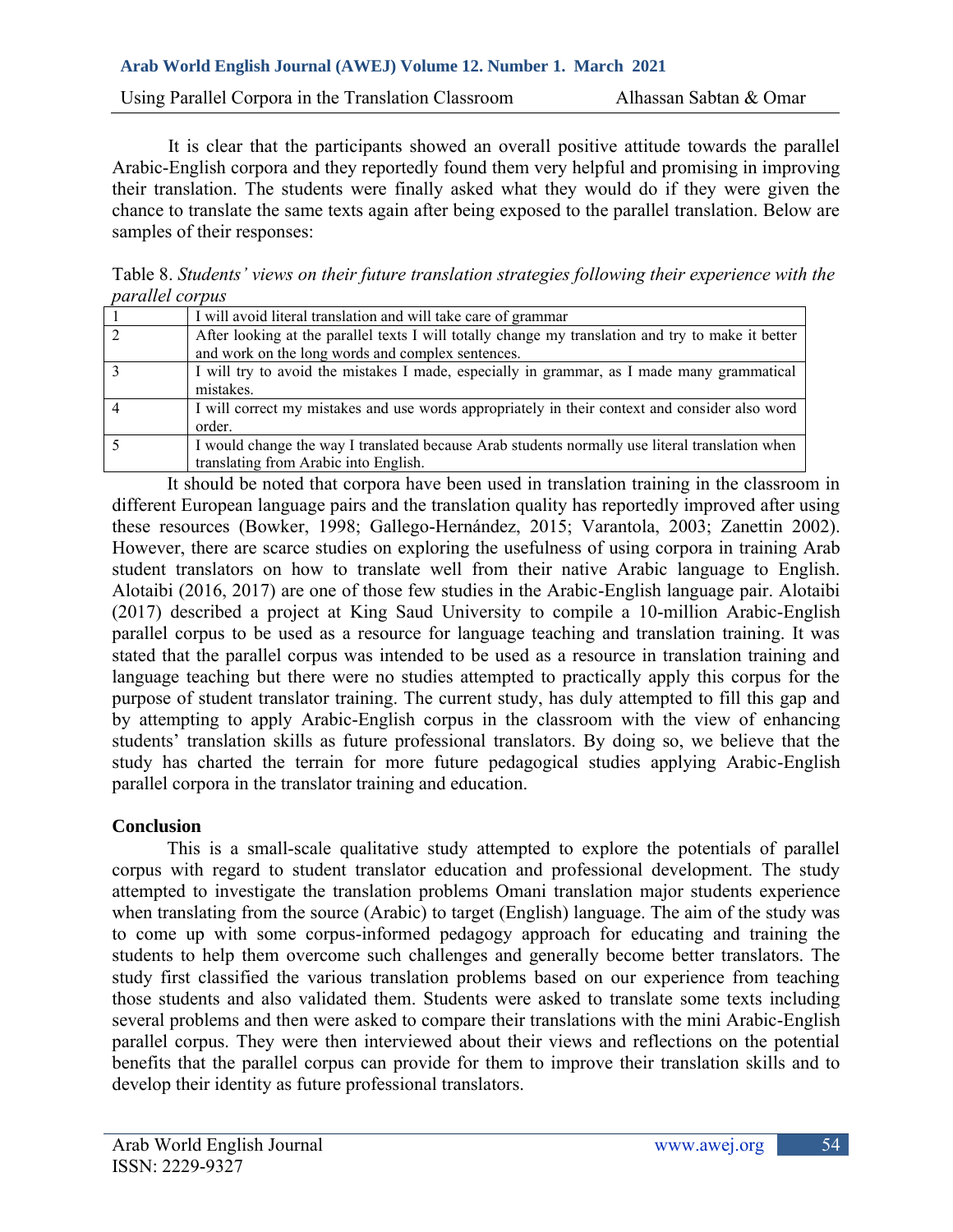Using Parallel Corpora in the Translation Classroom Alhassan Sabtan & Omar

Based on the analysis of the data with regard to the study first research question, it turned out that the participants face a number of challenges when translating from the source (Arabic) to target (English) language. These challenges were observed on both the lexical and grammatical levels. The lexical problems are basically related to the wrong choice of lexical items in the target language, giving the wrong meaning which has been classified into various types: propositional, presupposed and expressive or connotative meaning. Additionally, several grammatical problems were also noticed in the participants' translations, e.g., use of wrong subject- verb agreement, wrong preposition, wrong tense, wrong part of speech, wrong verb form...etc. as was shown above. As for the study second and third research questions, the participants reported that the parallel Arabic-English corpus was helpful and useful as it helped them identify their translation errors so that they could avoid them in the future. In fact, the participants showed an overall positive attitude towards the parallel corpus and they reportedly found it very helpful and promising in improving their translation.

As with the case with any research, there are some limitations that need to be acknowledged. The study was confined to a single context with relatively limited number of participants. Multiple contexts with large number of participants could have provided more insights and perspectives on the issues under investigation. The mini parallel corpus developed by the researchers for the purpose of the present study is very small and ad hoc in nature. The researchers validated, among themselves, the translation of the examples in the mini corpus to ensure the best professional translation accuracy. However, they do not claim that the corpus is perfect. Future studies could expand the scope and design a more professional, comprehensive, representative, typical and computer-processed Arabic-English corpus including various genres and text types to allow for more exploration and solid corpus-based pedagogy. Translation teachers were not involved in the present study but their involvement in future studies could provide another perspective on the opportunities and challenges of the use of corpus-driven approaches for teaching and training student translators. Despite these limitations, we believe that the insights gained from the findings of the present study are illuminating in showing us the potential of parallel corpora in enhancing the training and translation skills of the student translators.

# **Implications and Recommendations**

In light of the study findings, several recommendations can be made for translation teachers, educators, trainers, translation teaching and materials developers and designers. First, corpus-driven translation pedagogy should be at the heart of translation curriculum reforms and innovation process. Both teachers and students should be made aware of the potential use of corpus-driven approaches for translation teaching and training. Students, as the core element of the translation teaching and learning process, should be made part of any attempt to explore or introduce corpus-driven pedagogy to teaching translation. Second, given the reported potential benefits of the parallel corpus, students should be exposed to more explicit corpus-based translation teaching and training. Teachers could use concordance lines in the classrooms to raise students' awareness about the typical translation challenges and show them how typically professional translators would solve such problems. Third, given the lack of established, welldesigned and multi-generic Arabic-English professional corpora, translation teachers could try and develop their own ad hoc parallel corpus for the purpose of their day-to-day classroom teaching activities. Fourth, translation teachers could also seek out collaboration with other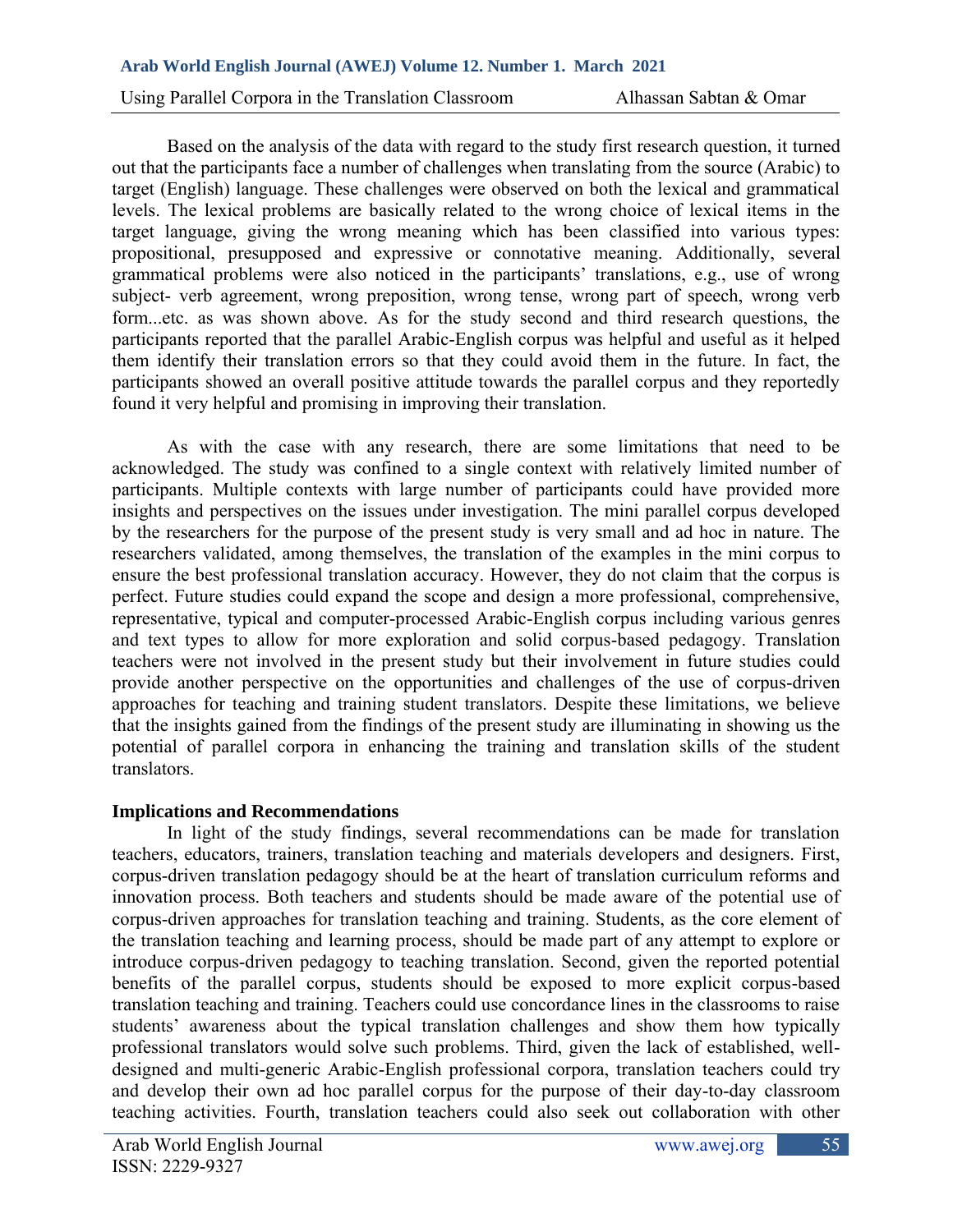Using Parallel Corpora in the Translation Classroom Alhassan Sabtan & Omar

colleagues within or outside their educational institution to exchange the good practices in corpus-driven translation teaching. They could also engage into potential research projects for building an Arabic-English parallel corpus for translation teaching and training. Fifth, both translation teachers and students should be trained on the use of corpora in translation and translator education. Students, in particular, need more hands-on training on how to explore and make use of parallel corpora in enhancing their translation skills and generally explore how professional translators would handle various source-to-target language translation problems. Equally, translation teachers should also be trained on the effective use of corpus-driven materials and classroom activities. Sixth, translation course designers and developers should incorporate corpus-driven activities in translation teaching materials and textbooks. Finally, we believe that more communication and coordination is needed among translation teachers, professional translators, translation researchers and translation teaching and training materials developers and designers in order to bridge the gap between research, practice and pedagogy.

### **About the authors**

**Dr. Awad Alhassan** is an Assistant Professor of applied linguistics & TESOL at Dhofar University, Oman. He is also affiliated to Khartoum University in Sudan. He has a PhD in Applied Linguistics from the University of Essex, UK. His teaching and research interests include EAP, corpora in translation & translator education and English-medium instruction in higher education. He has presented at national and international conferences and published extensively in peer-reviewed journals. ORCID:<https://orcid.org/0000-0002-1147-0919>

**Dr. Yasser Sabtan** is an Assistant Professor of Linguistics and Translation at Dhofar University, Oman. He is also affiliated to Al-Azhar University, Egypt. He has a PhD in Computational Linguistics from the University of Manchester, UK. His teaching and research interests include translation studies, corpus linguistics, machine translation, Arabic computational linguistics and EFL. He has presented at several national and international conferences and published extensively in peer- reviewed journals. ORCID: [https://orcid.org/0000-0002-4389-285X](https://orcid.org/0000-0002-4389-285X?lang=en)

**Dr. Lamis Omar** is an Assistant Professor of Translation and EFL at Dhofar University, Oman. She holds a doctorate in Translation Studies from Durham University, United Kingdom. She taught translation, conference interpreting, EFL and literary criticism at Damascus University, and she also has a long professional experience in English/Arabic translation and conference interpreting. Her research interests include translation and simultaneous interpreting, the conceptual theory of metaphor, Shakespeare's metaphors as well as teaching English as a Foreign Language. ORCID:<https://orcid.org/0000-0003-0246-5613>

#### **References**

- Alhassan, A. (2015). A corpora-driven approach for the Sudanese EFL translation classroom: moving beyond bilingual dictionaries and intuition, *ADAB*, 35, 31- 47.
- Almanna, A. (2016). *The Routledge course in translation annotations: Arabic-English-Arabic*. London: Routledge Taylor & Francis Group.
- Almanna, A. (2018). *The nuts and bolts of Arabic-English translation: An introduction to applied contrastive linguistics*. UK: Cambridge Scholars Publishing.
- Alotaibi, H. M. (2016). AEPC: Designing an Arabic/English parallel corpus. *Research in Corpus Linguistics*. *4*, 1-7.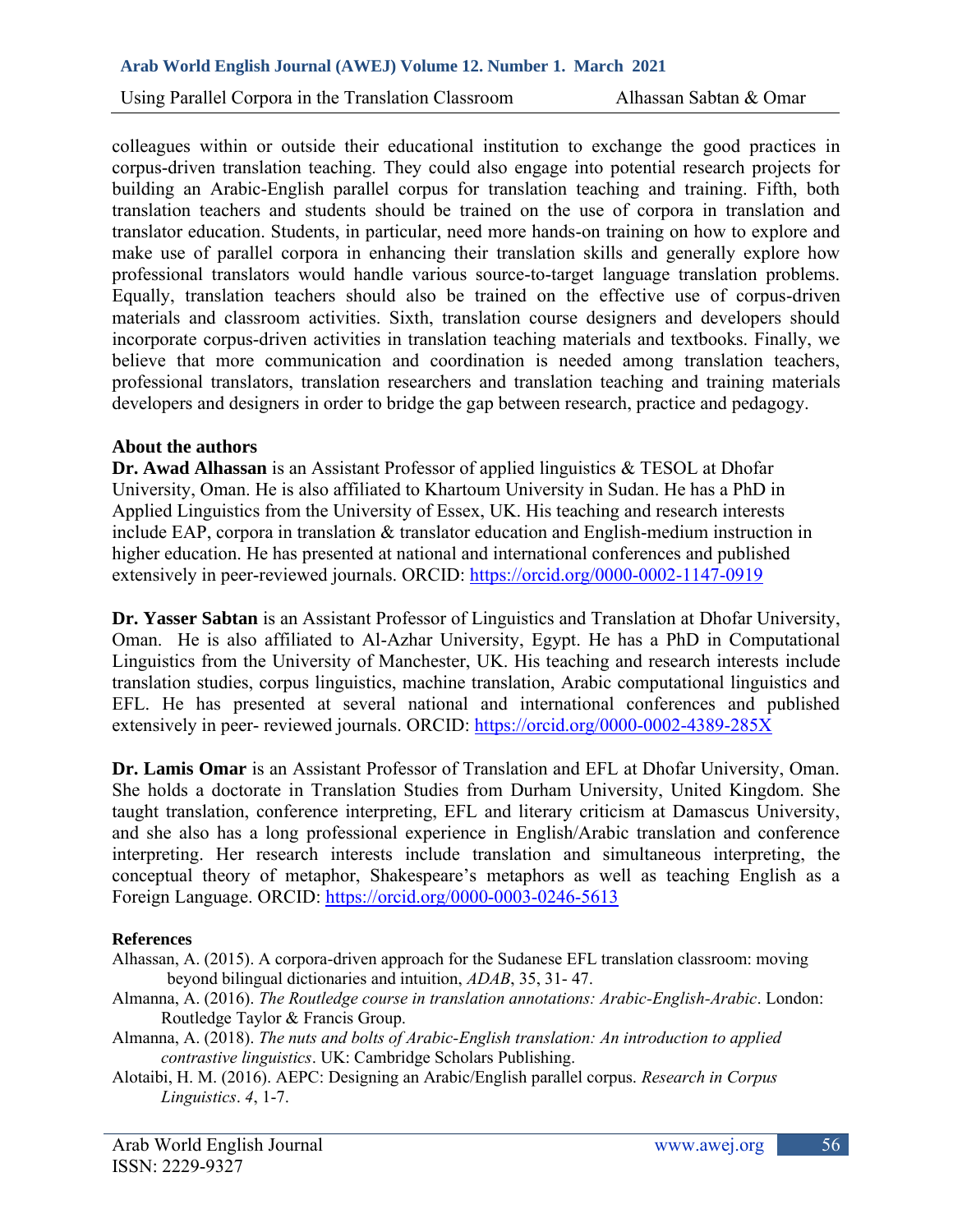Using Parallel Corpora in the Translation Classroom Alhassan Sabtan & Omar

- Alotaibi, H. M. (2017). Arabic-English parallel corpus: A new resource for translation training and language teaching. *Arab World English Journal*. *8*(3), 319-337. DOI: <https://dx.doi.org/10.24093/awej/vol8no3.21>
- Bakari, W., Bellot, P., &Neji, M. (2016). A preliminary study for building an Arabic corpus of pair questions- Texts from the Web: AQA-Webcorp, *iJES*, *4*(2), 38-45.
- Baker, M., (1993). Corpus linguistics and translation studies: Implications and applications. In M. Baker, G. Francis, & E. Tognini-Bonelli (Eds.), *Text and technology: In honour of John Sinclair* (pp. 223- 250). Amsterdam: John Benjamins.
- Baker, M. (1995). Corpora in translation studies: An overview and some suggestions for Future research. *Target*, *7*(2). 223-243.
- Baker, M. (2018). *In other words: A coursebook on translation* (3<sup>rd</sup> ed.). London: Routledge Taylor & Francis Group.
- Bell, R. (1991). *Translation and Translating: Theory and Practice*. England: Longman Group UK Limited.
- Bernardini, S., Stewart, D., & Zanettin, F. (2003). Corpora in translator educa-tion: An introduction. In S. Bernardini, D. Stewart, & F. Zanettin (Eds.), Corpora in translator education (pp. 1-13). Manchester: St. Jerome.
- Bernardini, S. (2004). The Theory Behind the Practice: Translator Training or Translator Education? In K. Malmkjoer (Ed.). *Translation in Undergraduate Degree Programmers* (pp. 17-29). Amsterdam/Philadelphia. John Benjamins Publishing Co[.https://doi.org/10.1075/btl.59.03ber](https://doi.org/10.1075/btl.59.03ber)
- Biber, D., S. Conrad & R. Reppen (1998). Corpus Linguistics: Investigating Language Structure and Use. Cambridge: Cambridge University Press.
- Bowker, L. (1998). Using specialized monolingual native-language corpora as a translation resource: A pilot study. *Meta*, *43*(4), 631–651. DOI <https://doi.org/10.7202/002134ar>
- Dickins, J., Hervey, S., & Higgins, I. (2017). *Thinking Arabic translation: A course in translation method: Arabic to English* (2nd ed.). London: Routledge Taylor & Francis Group.
- Doval, I., & Nieto, M. T. S. (2019). Parallel corpora in focus: An account of current achievements and challenges, in I. Doval and M. T. Sanchez Nieto eds. (2019). *Parallel corpora for contrastive and translation studies: New resources and applications*. (pp. 1-38). Amsterdam/Philadelphia: John Benjamins Publishing Company.
- Fantinuoli, Claudio, and Federico Zanettin (eds.). 2015. *New directions in corpus-based translation studies*. Berlin: Language Science Press. DOI: 10.17169/langsci. b76.64
- Frankenberg-Garcia, A. (2005). Pedagogical uses of monolingual and parallel concordances. *ELT Journal*, *59*(3), 189-198.
- Gabrielatos, C. (2005). Corpora and language teaching: Just a fling, or wedding bells? *TESL-EJ*, *8*(4), 1- 37. http://www.tesl-ej.org/ej32/a1.html
- Gallego-Hernández, D. (2015). The use of corpora as translation resources: A study based on a survey of Spanish professional translators, *Perspectives*, *23*(3), 375-391, DOI: [10.1080/0907676X.2014.964269](https://doi.org/10.1080/0907676X.2014.964269)
- Hareide, L. (2019). Comparable parallel corpora: A critical review of current practices in corpus-based translation studies. In I. Doval, & M. T. Sanchez Nieto (Eds.), *Parallel corpora for contrastive and translation studies: New resources and applications* (pp. 19-38). Amsterdam/Philadelphia: John Benjamins Publishing Company.
- Jackson, H. (1988). *Words and their Meaning*. London: Longman.
- Jakobson, R. (1959). On linguistic aspects of translation. In L. Venuti (2012), *The translation studies reader* (3<sup>rd</sup>ed., pp. 126-132), New York and London, Routledge.
- Kennedy, G. (2014). An introduction to corpus linguistics (2<sup>nd</sup> ed.). London and New York: Routledge Taylor & Francis Group. DOI?